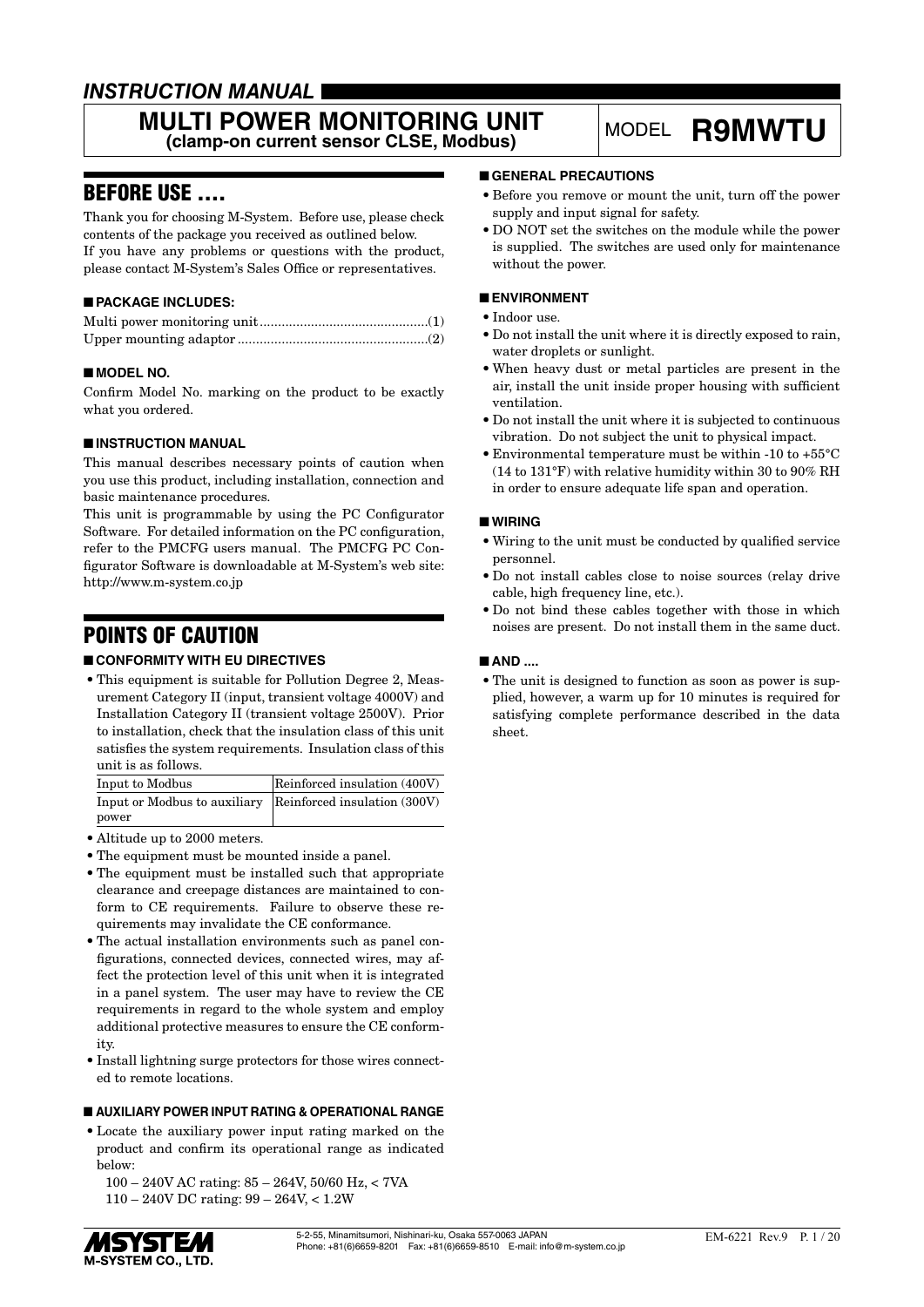### <span id="page-1-0"></span>COMPONENT IDENTIFICATION

#### **FRONT VIEW**

| <b>Modbus Terminals</b>                | 9  8ch 8  8ch 7  7ch 6  7ch 5  6ch 4  6ch 3  5ch 2  5ch 1<br>Ħ<br>3L<br>$1L$ 3L<br>H <sub>L</sub><br>FE SLD DB<br>T <sub>2</sub><br>3L<br>1L<br>3L                                                                                     | Terminal Block, Current Input 2 |
|----------------------------------------|----------------------------------------------------------------------------------------------------------------------------------------------------------------------------------------------------------------------------------------|---------------------------------|
| <b>Terminating Resistor SW</b>         | 18 8ch 17 8ch 16 7ch 15 7ch 14 6ch 13 8ch 12 5ch 11 5ch 10<br>NC NC DG DA<br>3K 1K 3K 1K 3K<br>1K 3K 1K<br>lT1<br>+Term on                                                                                                             |                                 |
| Node Address Setting Rotary SW         | SDCard<br>X10<br>x <sub>1</sub><br><b>BLI</b> , OPower,                                                                                                                                                                                | <b>SD Card Slot</b>             |
| Baud Rate Setting Rotary SW            | $\sum_{i=1}^{9} \sum_{i=1}^{9} \frac{1}{i}$ Osp                                                                                                                                                                                        |                                 |
| Operating Mode Setting DIP SW (SW1)    | Config                                                                                                                                                                                                                                 | PC Configurator Connection Jack |
| <b>Terminal Block.</b>                 | OFRI                                                                                                                                                                                                                                   | Status Indicator LED            |
| Voltage Input / Auxiliary Power Supply | 10 j1ch 11 j1ch 12 j2ch 13 j2ch 14 j3ch 15 j3ch 16 j4ch 17 j4ch 18 j<br> P2 <br>P3<br>IP <sub>1</sub><br>NC 1K 3K 1K 3K 1K 3K 1K 3K<br>11ch 21ch 32ch 42ch 53ch 63ch 74ch 84ch 9<br>INC 11L 13L 11L 13L 11L<br>3L<br>$ U(+) V(+) $ FE1 | Terminal Block, Current Input 1 |

#### ■ **STATUS INDICATOR LED**

| ID         | COLOR | <b>STATE</b>                 | <b>FUNCTION</b>                                                                                                                                                                                                                                      |
|------------|-------|------------------------------|------------------------------------------------------------------------------------------------------------------------------------------------------------------------------------------------------------------------------------------------------|
| SDCard     | Red   | Blinking<br>approx. 1 Hz     | The unit is preparing to write.<br>The LED starts blinking 30 seconds before the unit starts writing in the SD card on<br>the hour every hour.<br>DO NOT extract the card while the LED shows the blinking pattern until the writing<br>is complete. |
|            |       | ΠП<br>$2$ sec.               | SD card access error.<br>The unit is unable to normally write in the card because it is full or its data contents<br>are damaged.                                                                                                                    |
|            |       | 2 sec.                       | SD card partial access error.<br>The unit was unable to write in the card for unknown reason but now is recovered. A<br>part of the data contents is missing.                                                                                        |
|            |       | OFF                          | SD card not inserted.                                                                                                                                                                                                                                |
|            |       | <b>ON</b>                    | SD card inserted.                                                                                                                                                                                                                                    |
|            |       | Blinking<br>approx. 2 Hz     | The unit is writing in the SD card.<br>DO NOT extract the card.                                                                                                                                                                                      |
| Power      | Red   | ON                           | Normal                                                                                                                                                                                                                                               |
|            |       | Blinking<br>approx. $0.5$ Hz | Input overload or no input                                                                                                                                                                                                                           |
|            |       | Blinking<br>approx. 2 Hz     | Setting error or device error                                                                                                                                                                                                                        |
|            |       | 2 sec.                       | Internal calendar error or calendar backup battery life expired.<br>Re-set the calendar with the PC Configurator.<br>The LED blinks in the designated pattern every time when the power is turned on<br>after the battery life has been expired.     |
|            |       | OFF                          | Device error                                                                                                                                                                                                                                         |
| <b>RUN</b> | Red   | ON                           | Normal communication                                                                                                                                                                                                                                 |
| <b>ERR</b> | Red   | <b>ON</b>                    | Received data error                                                                                                                                                                                                                                  |
| <b>SD</b>  | Red   | <b>ON</b>                    | Data transmitting                                                                                                                                                                                                                                    |
| RD         | Red   | <b>ON</b>                    | Data receiving                                                                                                                                                                                                                                       |

#### ■ **TERMINATING RESISTOR**

To use the terminating resistor, turn the switch ON.

#### ■ **NODE ADDRESS**

Node Address is selected between 1 and 99 in decimal. The left switch determines the tenth place digit, while the right switch does the ones place digit of the address.



■ **BAUD RATE**

Baud Rate is selected with the rotary switch (4 through 9 are not available, be sure to set between 0 and 3).



0 : 38.4 kbps (factory setting) 1 : 19.2 kbps 2 : 9600 bps 3 : 4800 bps

- Baud Rate Setting

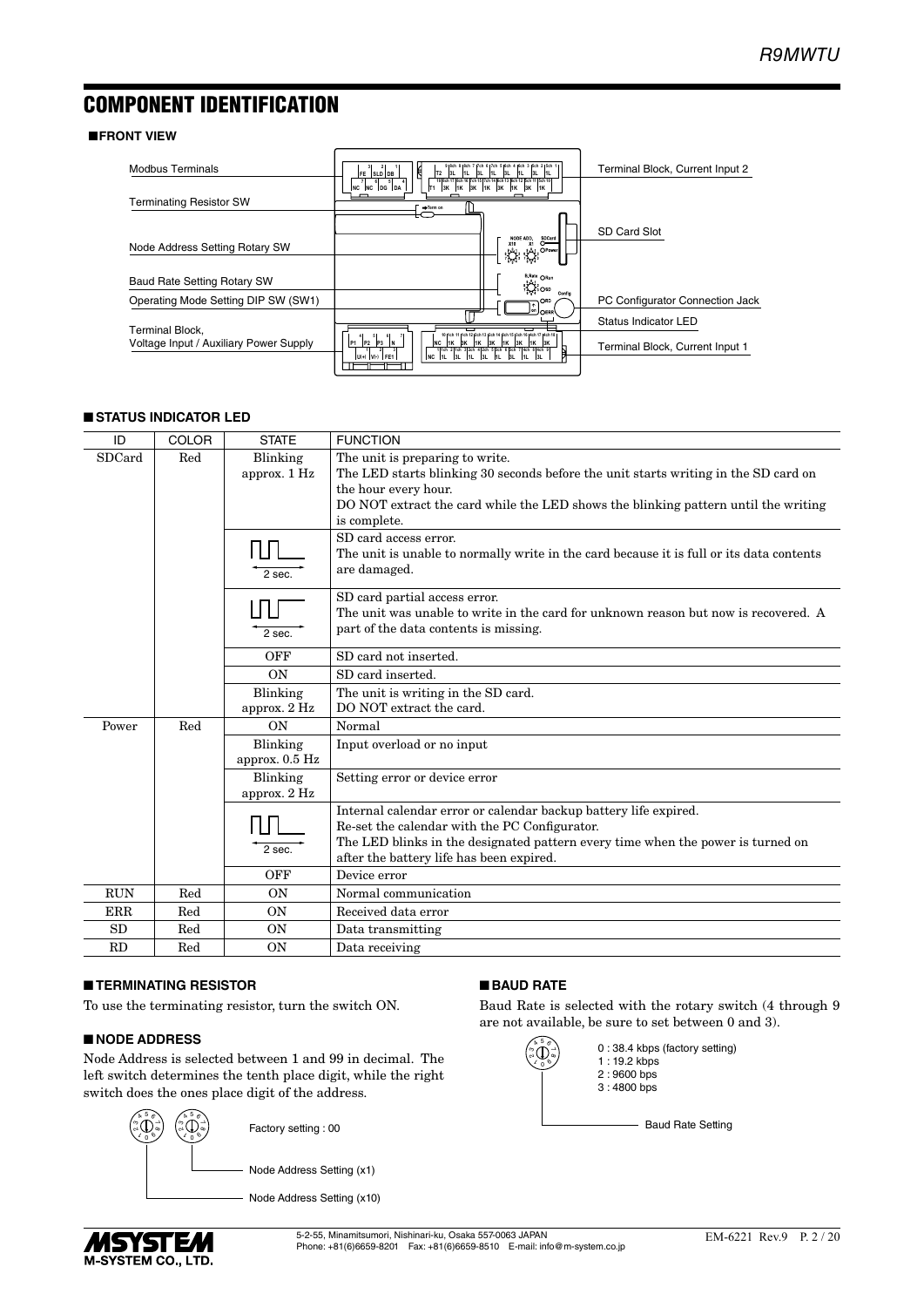#### ■ **OPERATING MODE SETTING**

#### (\*) Factory setting

| • System Configuration (SW1-1, 2) |  |
|-----------------------------------|--|
|-----------------------------------|--|

| SW <sub>1-1</sub> | SW1-2 | SYSTEM CONFIGURATION         |
|-------------------|-------|------------------------------|
| OFF               | OFF   | Three-phase $/3$ -wire $(*)$ |
| OΝ                | OFF   | Single-phase / 2-wire        |
| OFF               | OΝ    | Single-phase / 3-wire        |
| OΝ                | 'N    |                              |

#### **• Balanced or Unbalanced Load (SW1-3)**

| SW <sub>1-3</sub> | BALANCED / UNBALANCED |
|-------------------|-----------------------|
| OFF               | Unbalanced $(*)$      |
| OΝ                | <b>Balanced</b>       |

#### **• Clamp Sensor Type (SW1-4, 5, 6)**

| SW1-4 | SW1-5 | SW1-6 | <b>CLAMP SENSOR TYPE</b> |
|-------|-------|-------|--------------------------|
| OFF   | OFF   | OFF   | $CLSE-R5 (5A) (*)$       |
| OΝ    | OFF   | OFF   | CLSE-05 (50A)            |
| OFF   | ON    | OFF   | CLSE-10 (100A)           |
| OFF   | OFF   | ON    | CLSE-20 (200A)           |
| ON    | ON    | OFF   | CLSE-40 (400A)           |
| OFF   | 0N    | OΝ    | CLSE-60 (600A)           |

#### ■ **TERMINAL ASSIGNMENTS**

#### **• Modbus**

|  | з<br>FE | SLD      |    | DB |    |  |
|--|---------|----------|----|----|----|--|
|  |         | հ<br>JC. | DG | 5  | nΔ |  |

| No. | ID         | <b>FUNCTION</b> |
|-----|------------|-----------------|
|     | DB         | DB              |
| 2   | <b>SLD</b> | Shield          |
| 3   | FE         | Modbus ground   |
| 4   | DA         | DA              |
| 5   | DG         | DG              |
| 6   | ΝC         | Unused          |
| 7   | <b>NC</b>  | Unused          |

#### **• Auxiliary Power Supply, Voltage Input • Current Input 1**

| ┍ | 4 | 5 |   | 6<br>DЗ |         |  |
|---|---|---|---|---------|---------|--|
|   |   |   | 2 |         | 2<br>E, |  |

| No. | ID              | <b>FUNCTION</b>       |
|-----|-----------------|-----------------------|
|     | $U(+)$          | Auxiliary power (+)   |
| 2   | $V(-)$          | Auxiliary power $(-)$ |
| 3   | FE <sub>1</sub> | Power ground          |
| 4   | P1              | Voltage input P1      |
| 5   | P <sub>2</sub>  | Voltage input P2      |
| 6   | P <sub>3</sub>  | Voltage input P3      |
|     | N               | Voltage input N       |

#### **• Configuration Mode (SW1-8)**

| SW1-8 | <b>CONFIGURATION MODE</b>             |
|-------|---------------------------------------|
| OFF   | DIP switch setting $(*)$              |
|       | (PC Configurator setting is invalid.) |
| ON    | PC Configurator and communication     |
|       | (DIP switch setting is invalid.)      |
|       |                                       |

Note 1: Turn on the power supply to the unit after setting node address, baud rate and operating mode.

Note 2: Be sure to set unused SW1-7 to OFF.

Note 3: Clamp sensor type setting is common to all circuits.

Note 4: The sensor type and other settings for individual circuit can be performed on the PC Configurator or via Modbus.

#### **• Current Input 2**

|  |  |     |  |                                  |  |  |  |  |      | 98ch 88ch 77ch 67ch 56ch 46ch 35ch 25ch 1                  |  |
|--|--|-----|--|----------------------------------|--|--|--|--|------|------------------------------------------------------------|--|
|  |  | -3L |  | I 1L I 3L I 1L I 3L I            |  |  |  |  | 3L . |                                                            |  |
|  |  |     |  |                                  |  |  |  |  |      | 18 8ch 17 8ch 16 7ch 15 7ch 14 6ch 13 6ch 12 5ch 11 5ch 10 |  |
|  |  |     |  | 3K   1K   3K   1K   3K   1K   3K |  |  |  |  |      |                                                            |  |

| No. | ID     | <b>FUNCTION</b>        | No.             | ID     | <b>FUNCTION</b>        |
|-----|--------|------------------------|-----------------|--------|------------------------|
| 1   | 5ch 1L | Ch.5, Current input 1L | 10              | 5ch 1K | Ch.5, Current input 1K |
| 2   | 5ch 3L | Ch.5, Current input 3L | 11              | 5ch 3K | Ch.5, Current input 3K |
| 3   | 6ch 1L | Ch.6, Current input 1L | 12 <sup>2</sup> | 6ch 1K | Ch.6, Current input 1K |
| 4   | 6ch 3L | Ch.6, Current input 3L | 13              | 6ch 3K | Ch.6, Current input 3K |
| 5   | 7ch 1L | Ch.7, Current input 1L | 14              | 7ch 1K | Ch.7, Current input 1K |
| 6   | 7ch 3L | Ch.7, Current input 3L | 15              | 7ch 3K | Ch.7, Current input 3K |
| 7   | 8ch 1L | Ch.8, Current input 1L | 16              | 8ch 1K | Ch.8, Current input 1K |
| 8   | 8ch 3L | Ch.8, Current input 3L | 17              | 8ch 3K | Ch.8, Current input 3K |
| 9   | T2     | Unused                 | 18              | T1     | Unused                 |

|  | $NC$   1K   3K   1K   3K   1K   3K   1K |      |      |     |  |  |  |  | 10 1ch 11 1ch 12 2ch 13 2ch 14 3ch 15 3ch 16 4ch 17 4ch 18 |  |
|--|-----------------------------------------|------|------|-----|--|--|--|--|------------------------------------------------------------|--|
|  |                                         | - 3L | 1 1L | -3L |  |  |  |  | 1 1ch 2 1ch 3 2ch 4 2ch 5 3ch 6 3ch 7 4ch 8 4ch 9          |  |

| No.            | ID     | <b>FUNCTION</b>        | No. | ID             | <b>FUNCTION</b>        |
|----------------|--------|------------------------|-----|----------------|------------------------|
|                | NC.    | Unused                 | 10  | N <sub>C</sub> | Unused                 |
| $\overline{2}$ | 1ch 1L | Ch.1, Current input 1L | 11  | 1 $ch$ 1 $K$   | Ch.1, Current input 1K |
| 3              | 1ch 3L | Ch.1, Current input 3L | 12  | 1ch 3K         | Ch.1, Current input 3K |
| 4              | 2ch 1L | Ch.2, Current input 1L | 13  | 2ch 1K         | Ch.2, Current input 1K |
| 5              | 2ch 3L | Ch.2, Current input 3L | 14  | 2ch 3K         | Ch.2, Current input 3K |
| 6              | 3ch 1L | Ch.3, Current input 1L | 15  | 3ch 1K         | Ch.3, Current input 1K |
| 7              | 3ch 3L | Ch.3, Current input 3L | 16  | 3ch 3K         | Ch.3, Current input 3K |
| 8              | 4ch 1L | Ch.4, Current input 1L | 17  | 4ch 1K         | Ch.4, Current input 1K |
| 9              | 4ch 3L | Ch.4, Current input 3L | 18  | 4ch 3K         | Ch.4, Current input 3K |

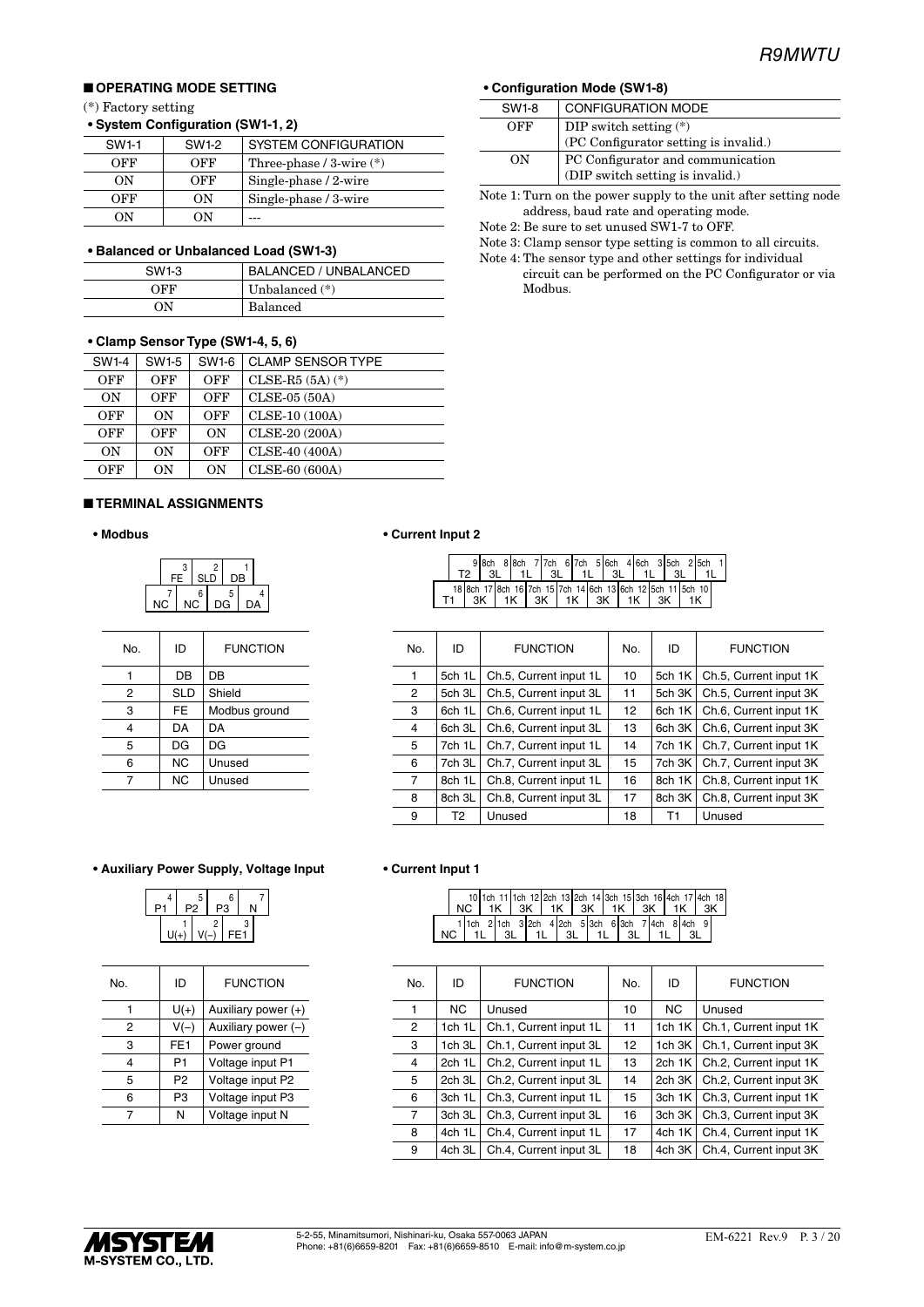## **INSTALLATION**

#### ■ **WALL MOUNTING**

Attach the upper mounting adaptors to the upper side of the unit, and pull out the lower mounting adaptors from the lower side. Fasten a M4 screw through the mounting hole (4.5 mm dia.) of each adaptor. (torque 1.4 N∙m)

To remove the upper mounting adaptor from the unit, pull it out while squeezing the latches as shown in the figure below.



#### ■ **DIN RAIL MOUNTING**

Set the unit so that the lower mounting adaptors are at the bottom. Hook the upper hook at the rear side of the unit onto the DIN rail and push in the lower part of the unit. When removing the unit, pull out the unit while pushing down the adaptors using a minus screwdriver.



### TERMINAL CONNECTIONS

Connect the unit as in the diagram below.

#### ■ **EXTERNAL DIMENSIONS unit: mm (inch)**



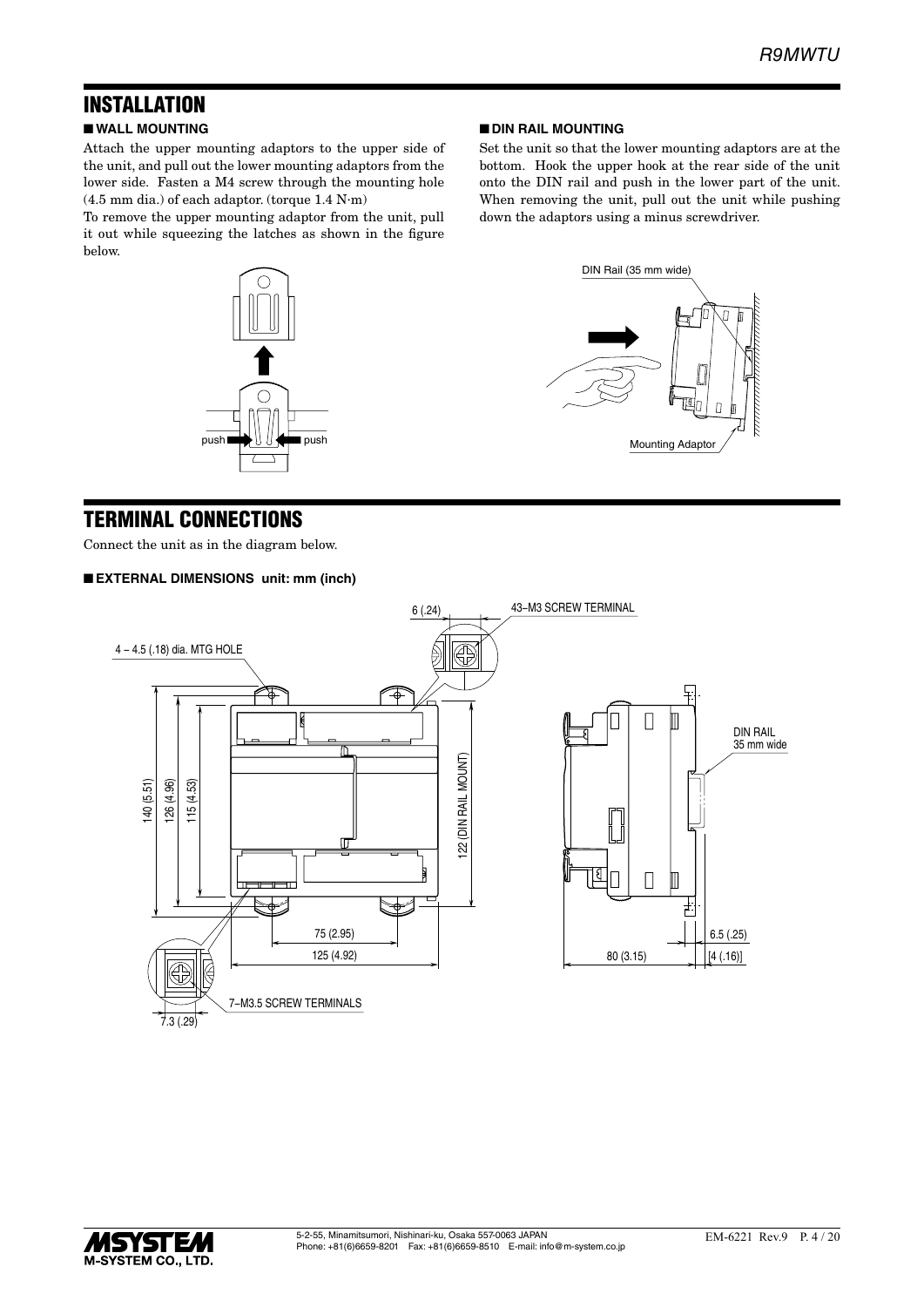#### ■ **CONNECTION DIAGRAM**

Note: In order to improve EMC performance, bond the FE1 terminal to ground. Caution: FE1 terminal is NOT a protective conductor terminal.



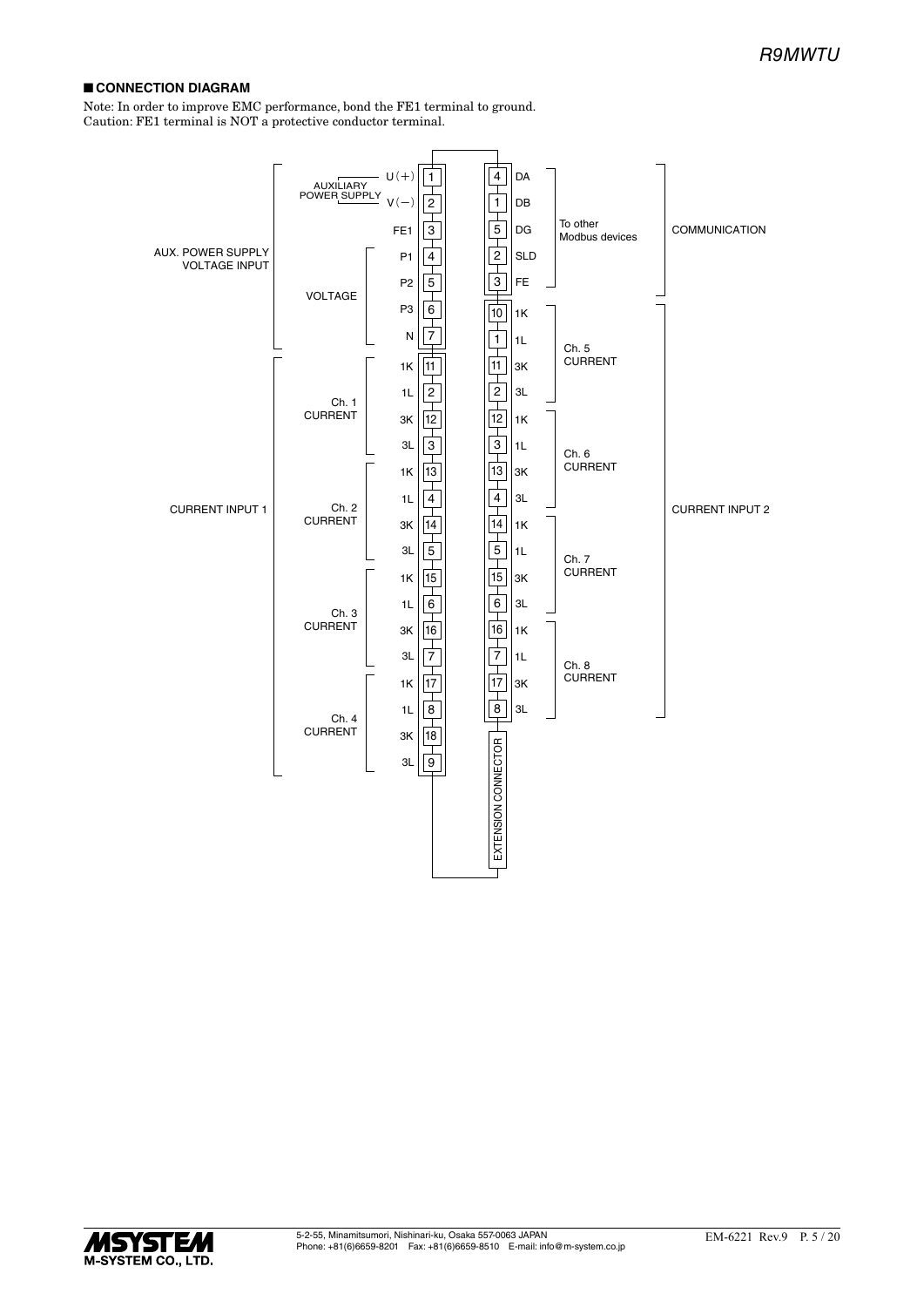#### ■ **INPUT WIRING**

Use the model CLSE clamp sensor for current inputs.

The figure below shows only one circuit.

A maximum of eight (8) current sensor inputs can be connected (Ch. 1 through Ch. 8).

Grounding is not required for low voltage circuits.



### MOUNTING REQUIREMENTS unit: mm (inch)







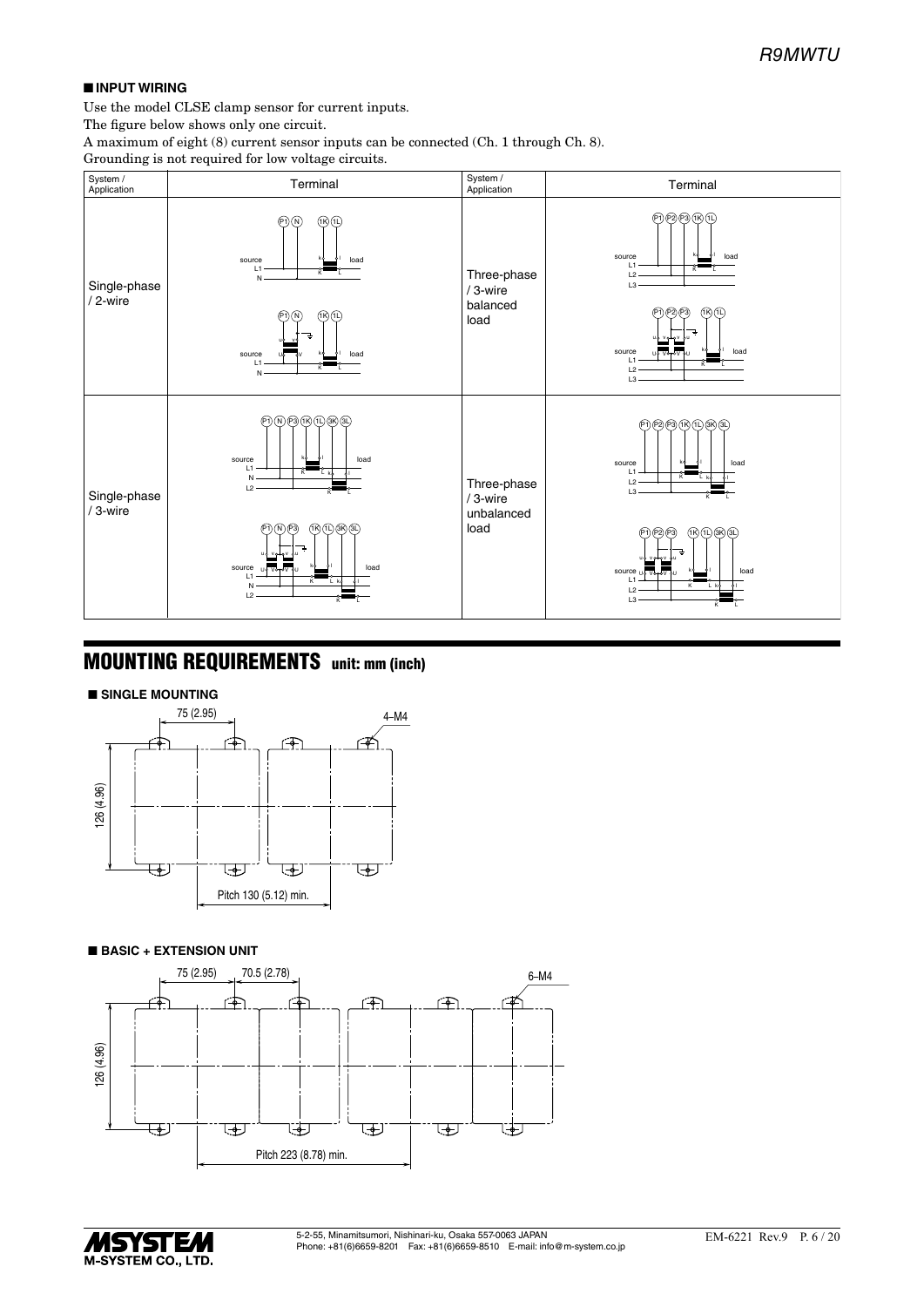### WIRING INSTRUCTIONS

#### ■ **SOLDERLESS TERMINAL**

Refer to the drawing below for recommended ring tongue terminal size. Spade tongue type is also applicable.

#### **• M3 Screw (Modbus and current input)**

Applicable wire size: 0.25 to 1.65 mm2 (AWG22 to 16) Torque: 0.5 N∙m



#### **• M3.5 Screw (auxiliary power and voltage input)**

Applicable wire size: 1.04 to 2.63 mm2 (AWG16 to 14) Torque: 0.8 N∙m



## COMMUNICATION CABLE CONNECTIONS

#### ■ **MASTER CONNECTION**



Be sure to connect the terminating resistor across DA and DB at both ends of communication line. When this unit is located at an end, turn the terminating resistor SW ON. The Host PC can be located at not only both ends but also any node of the of communication line.

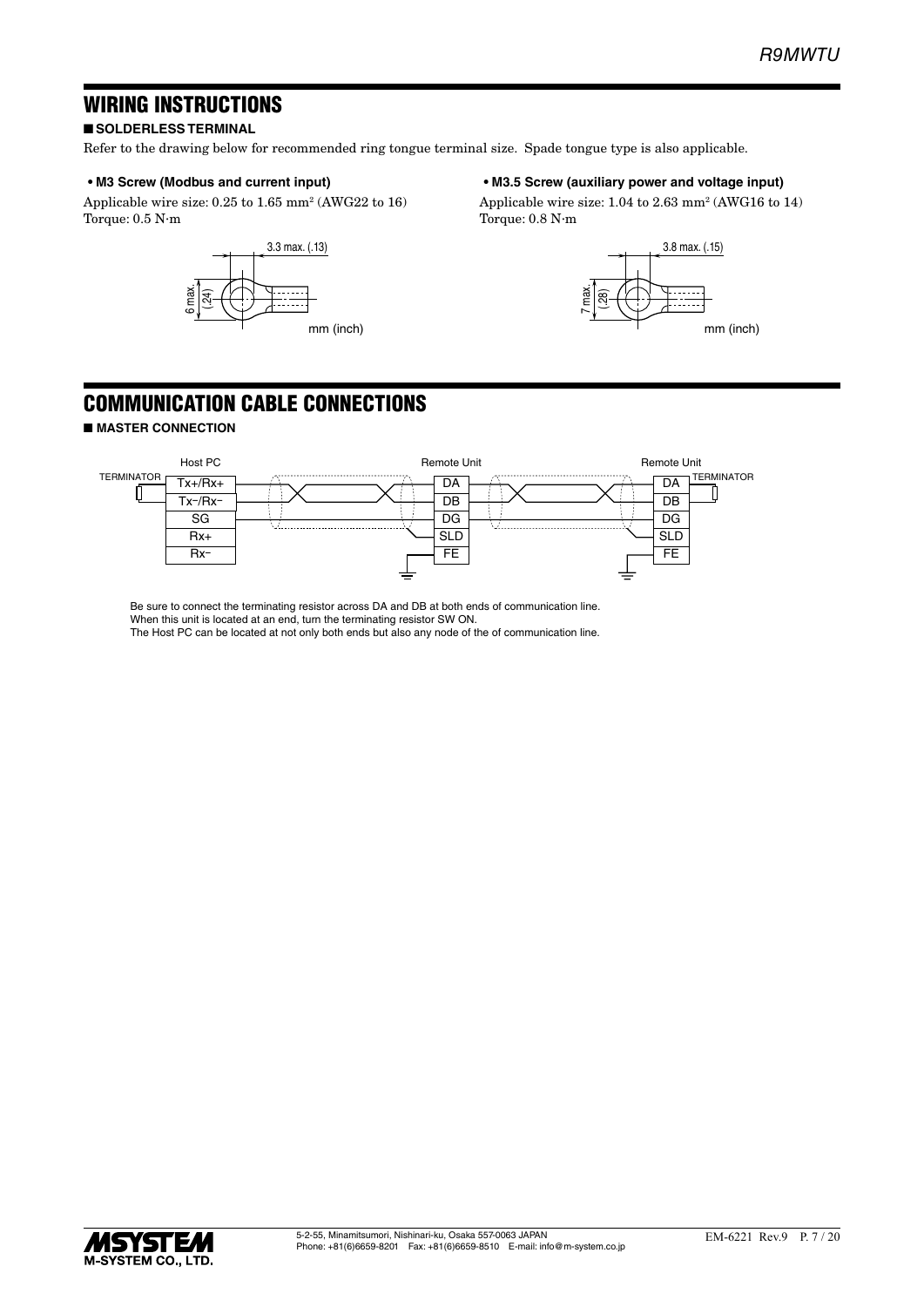### MODBUS - BASICS

This device conforms with Modbus-RTU protocol (MODBUS APPLICATION PROTOCOL V1.1a / Modbus over Serial Line Specification & Implementation Guide V1.0).

| COMM. PROPERTY | <b>SELECTION</b>                               |
|----------------|------------------------------------------------|
| Modbus address | 1 to 99                                        |
| Baud rate      | $4800$ bps                                     |
|                | $9600$ bps                                     |
|                | $19200$ bps                                    |
|                | 38400 bps $(*)$                                |
| Parity bit     | None                                           |
|                | $Odd (*)$                                      |
|                | Even                                           |
| Stop bit       | $1 \text{ bit } (*)$                           |
|                | 2 bits                                         |
| Protocol       | Modbus-RTU (Data length $8 \text{ bits}$ ) (*) |
|                | Modbus-ASCII (Data length 7 bits)              |

The following communication parameters are selectable.

(\*) Factory setting

When appropriately set, the host PC connected via RS-485 can read measurands from and write configurations (setting) to the device.

All registers are assigned to Holding Registers, can be read out using Read Holding Registers or Read Input Registers command. If reading an address with no assigned register is attempted, '0' is given.

Write Multiple Registers command is used to write registers. If writing an address with no assigned register is attempted, 'Exception' is given.

| FUNCTION CODE | <b>COMMAND</b>           | RECOMMENDED TIME OUT VALUE |
|---------------|--------------------------|----------------------------|
| 03            | Read Holding Registers   | $0.5$ seconds              |
| 04            | Read Input Registers     | $0.5$ seconds              |
| 16            | Write Multiple Registers | 2 seconds                  |

These commands enable reading measurands and writing configurations.

One (1) word registers are represented in 16-bit integers, while two (2) word registers are in 32-bit. All registers are in the form of integer unless specifically given in the explanations.

The lower digit word in a 32-bit register is assigned to the lower address (n), while the upper digit word is assigned to the higher address  $(n+1)$ .

The 32-bit register must be read out and written in single command sequence.

It is recommended to wait for a time period indicated under 'recommended time out value' in the above table to receive a response for a command. If no response is received for these time periods, take appropriate error processing such as retrying.

### MODBUS - OPERATIONS

#### ■ **MODBUS REGISTER ACCESS SETTING**

| ADDR. | <b>WORD</b>    | <b>PARAMETER</b>                                                                                                |
|-------|----------------|-----------------------------------------------------------------------------------------------------------------|
| 8977  | $\overline{2}$ | Passcode entry for deactivating Modbus register write protection                                                |
|       |                | Write a preset passcode in this register to deactivate the write protection via Modbus.                         |
|       |                | When the value set in this register matches the preset passcode, '1' is set in the register address 8979 to en- |
|       |                | able writing in Modbus registers.                                                                               |
|       |                | The value set in this register cannot be read out. It reads always '-1' regardless of the set value.            |
|       |                | When writing in the Modbus registers for setting change is complete, be sure to set a value ('0' is recom-      |
|       |                | mended) other than the passcode to activate the write protection again.                                         |
| 8979  | 1.             | Modbus register access setting                                                                                  |
|       |                | $0: Write$ disable $(*)$                                                                                        |
|       |                | 1: Write enable                                                                                                 |
|       |                | Other: Write disable                                                                                            |
|       |                | This setting is cleared when the power supply to the unit is removed. It always starts with '0' (Write dis-     |
|       |                | able) when the power supply is turned on. Set '1' before writing in other registers.                            |
|       |                | Note that '1' (Write enable) cannot be written in this register when the Modbus register write protection       |
|       |                | passcode is preset and the write protection is enabled.                                                         |
|       |                | Be sure to write the correct passcode in the register address 8977 before changing the register setting from    |
|       |                | '0' (Write disable) to '1' (Write enable).                                                                      |

(\*) Factory setting

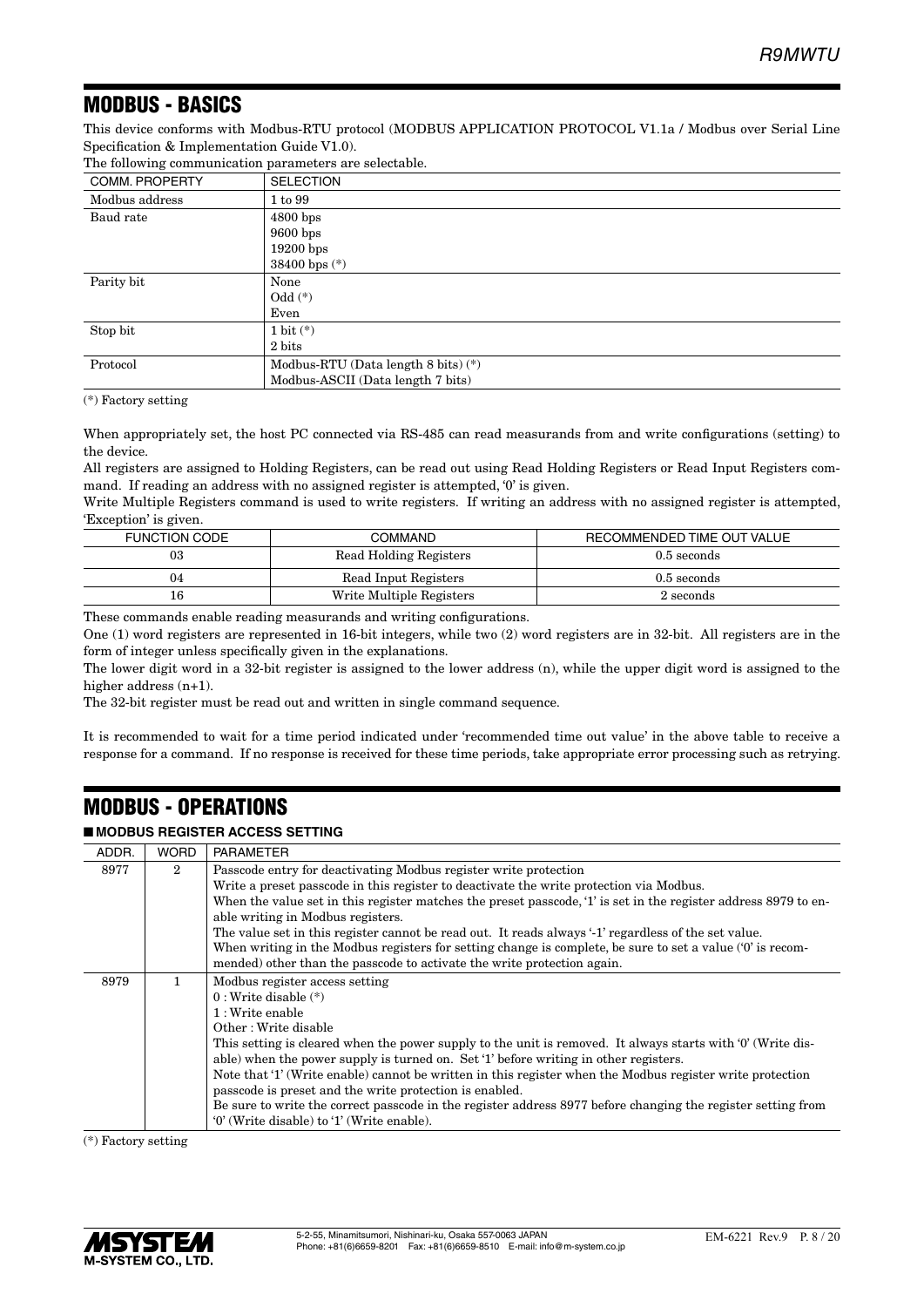#### ■ **SYSTEM OPERATIONS**

| System operations include resetting accumulated values and rebooting. |
|-----------------------------------------------------------------------|
|-----------------------------------------------------------------------|

| ADDR.          | <b>WORD</b>    | <b>PARAMETER</b>                                                                                                                                                                                                                                                                                                                                                                                                                                                                                                                                                                                                                                  |
|----------------|----------------|---------------------------------------------------------------------------------------------------------------------------------------------------------------------------------------------------------------------------------------------------------------------------------------------------------------------------------------------------------------------------------------------------------------------------------------------------------------------------------------------------------------------------------------------------------------------------------------------------------------------------------------------------|
| 8993           | $\mathbf{1}$   | Reboot system<br>Write '10001' to reboot the system. (Any other values can be written but invalid.)                                                                                                                                                                                                                                                                                                                                                                                                                                                                                                                                               |
| 8994           | $\mathbf{2}$   | Setting Modbus register write protection passcode<br>Set a passcode for enabling/disabling writing in registers via Modbus.<br>$0:$ Cancel write protection $(*)$<br>1 to 999 999 999: The set value is used as the passcode<br>Write the passcode in the register address 8977 before setting '1' in the address 8979 to deactivate the write<br>protection.<br>The value in this register is encrypted when it is read out. Only '0' (Cancel write protection) is read out as it<br>is.<br>When a new passcode is written, the register address 8979 is immediately reset to '0' so as to limit the next<br>write command in access.            |
| 8996           | $\mathbf{1}$   | Ch. 1 Reset count<br>Resetting specific count values among the channel 1 counts by writing a bit pattern as shown below.<br>Resetting is not executed for the bits set to '0.'                                                                                                                                                                                                                                                                                                                                                                                                                                                                    |
|                |                | Bit 15<br>14 13 12<br>$-11$<br>10<br>9<br>$\overline{7}$<br>2<br>0<br>8<br>6<br>5<br>4<br>3<br>$\mathbf{1}$                                                                                                                                                                                                                                                                                                                                                                                                                                                                                                                                       |
|                |                |                                                                                                                                                                                                                                                                                                                                                                                                                                                                                                                                                                                                                                                   |
|                |                | Current harmonic distortion, max. -<br>Voltage harmonic distortion, max. * -<br>Current, max. / min. -<br>Average current - Average current - Average current and a state of the state of the state of the state of the<br>Energy count per time unit - The Commission of the Commission of the Commission of the Commission of the Commission<br>Totalized energy - Totalized energy - Total and the state of the state of the state of the state of the state of the state of the state of the state of the state of the state of the state of the state of the state of the s<br>*Resetting voltage related values is available only at Ch. 1. |
| 8997           | 1              | Ch. 2 Reset count                                                                                                                                                                                                                                                                                                                                                                                                                                                                                                                                                                                                                                 |
| 8998           | 1              | Ch. 3 Reset count                                                                                                                                                                                                                                                                                                                                                                                                                                                                                                                                                                                                                                 |
| $\ddot{\cdot}$ | $\ddot{\cdot}$ | $\ddot{\cdot}$                                                                                                                                                                                                                                                                                                                                                                                                                                                                                                                                                                                                                                    |
| 9003           | $\mathbf{1}$   | Ch. 8 Reset count                                                                                                                                                                                                                                                                                                                                                                                                                                                                                                                                                                                                                                 |
| 9004           | $\mathbf{1}$   | Ch. 9 Reset count (DI 1 Reset count)<br>With the R9WTU-ED16 module, resetting specific count values among the DI 1 counts by writing a bit pat-<br>tern as shown below.<br>Resetting is not executed for the bits set to '0.'<br><b>Bit 15</b><br>12<br>10<br>9<br>8<br>7<br>6<br>5<br>3<br>0<br>14<br>13<br>11<br>4<br>2<br>$\mathbf{1}$<br>Pulse count per time unit -<br>Totalized pulse count -<br>With the R9WTU-EP8 module, Ch. 9 bit pattern is identical to that for Ch. 1.                                                                                                                                                               |
| 9005           | 1              | Ch. 10 Reset count (DI 2 Reset count)                                                                                                                                                                                                                                                                                                                                                                                                                                                                                                                                                                                                             |
| 9006           | 1              | Ch. 11 Reset count (DI 3 Reset count)                                                                                                                                                                                                                                                                                                                                                                                                                                                                                                                                                                                                             |
| $\ddot{\cdot}$ | $\ddot{\cdot}$ | $\ddot{\cdot}$                                                                                                                                                                                                                                                                                                                                                                                                                                                                                                                                                                                                                                    |
| 9011           | $\mathbf{1}$   | Ch. 16 Reset count (DI 8 Reset count)                                                                                                                                                                                                                                                                                                                                                                                                                                                                                                                                                                                                             |

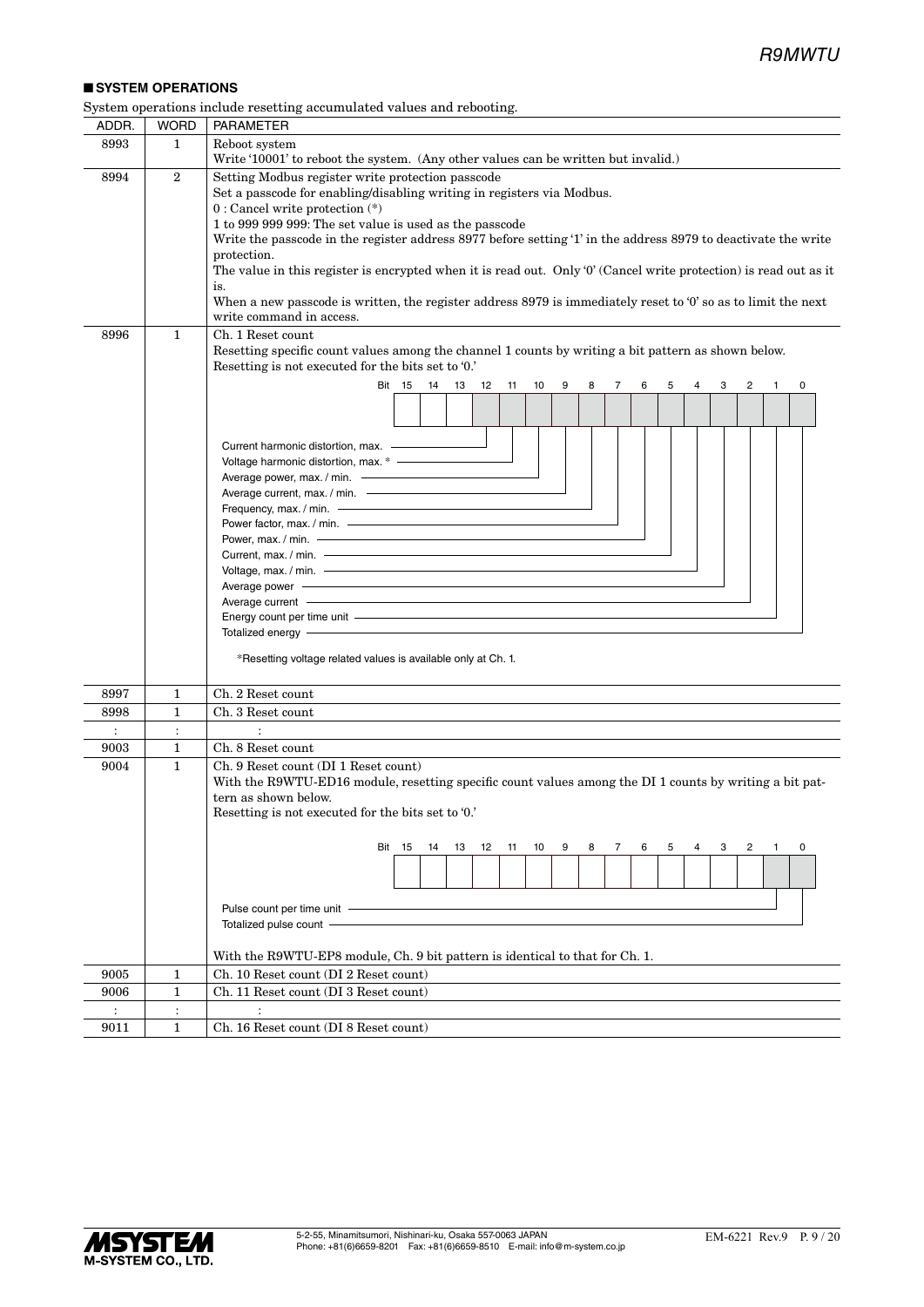## MODBUS - SETTING

#### ■ **SYSTEM SETTING** ADDR. WORD PARAMETER UNIT 9041 1 System configuration 0 : Single-phase / 2-wire (1CT) 1 : Single-phase / 3-wire (2CT) 2 : Three-phase / 3-wire, balanced load (1CT) 3 : Three-phase / 3-wire, unbalanced load (2CT) (\*) --- 9042 1 Reserved 9043 1 Reserved 9044 2 VT rating, Primary  $0$  to  $400\,\, \rm{000}$  : Voltage  $\rm (V)$ Factory setting : 110  $\overline{\mathbf{v}}$ 9046 1 VT rating, Secondary 50 to 500 : Voltage (V) Factory setting : 110 The secondary can be set up to 500V. However, this does not mean the unit accepts 500V for input. Do not use with the condition exceeding input rating written in the specification sheet of the unit.  $\overline{\overline{\mathbf{v}}}$ 9047 1 Reserved 9048 1 Reserved 9049 1 Low-end cutout, Voltage 0 to 999 : Rated voltage × 0.001 × Specified value Factory setting : 10  $%10$

(\*) Factory setting

#### ■ **DEMAND SETTING**

| ADDR. | <b>WORD</b> | <b>PARAMETER</b>                                                               | UNIT           |
|-------|-------------|--------------------------------------------------------------------------------|----------------|
| 9057  |             | Average (demand) current update interval                                       | <b>Minutes</b> |
|       |             | $1 to 30$ : Minutes                                                            |                |
|       |             | Factory setting : 30                                                           |                |
|       |             | Data updated at the integral multiple minutes of the setting                   |                |
|       |             | (e.g. Setting $= 15$ minutes, Updated at 0, 15, 30, and 45 minutes every hour) |                |
| 9058  |             | Average (demand) power update interval                                         | <b>Minutes</b> |
|       |             | $1 to 30$ : Minutes                                                            |                |
|       |             | Factory setting : 30                                                           |                |
|       |             | Data updated at the integral multiple minute of the setting                    |                |

#### ■ **STYLE SETTING**

| ADDR. | <b>WORD</b> | <b>PARAMETER</b>                                                                                                                                                                                                                 |
|-------|-------------|----------------------------------------------------------------------------------------------------------------------------------------------------------------------------------------------------------------------------------|
| 9073  | 1           | Power factor (PF1 through PF3, PF) sign                                                                                                                                                                                          |
|       |             | $0: Standard$ (IEC), Identical to the active energy $(*)$                                                                                                                                                                        |
|       |             | 1: Special type 1 (IEEE), Positive in LAG, Negative in LEAD                                                                                                                                                                      |
| 9074  | 1           | Reactive power $(Q1 \text{ through } Q3, Q)$ sign<br>0 : Standard (IEC), Positive from PF = 1.0 to 180 $^{\circ}$ in LAG direction; Negative for the other direction (*)<br>1: Special type 1, Positive in LAG, Negative in LEAD |
| 9075  | 1           | Reactive power (Q1 through Q3) calculation (Q = $Q_1 + Q_2 + Q_3$ )                                                                                                                                                              |
|       |             | $\text{On} = \sqrt{\text{Sn}^2 - \text{Pn}^2}$<br>$0: Standard (*)$<br>Nsmp<br>$1: Reactive\ power\ meter\ method \quad Qn = \frac{}{N s m p} \ \sum\ (Uni - Nui)\ I_{i + (N s m p/4)}$                                          |
| 9076  | 1.          | Apparent power (S) calculation<br>0 : Standard (*) $S = \sqrt{P^2 + Q^2}$<br>$S = S1 + S2 + S3$<br>1:Sum                                                                                                                         |

Note: '1,' '2,' '3' in expressions like Q1, Q2, Q3 indicate 'R,' 'S,' 'T phases' respectively.

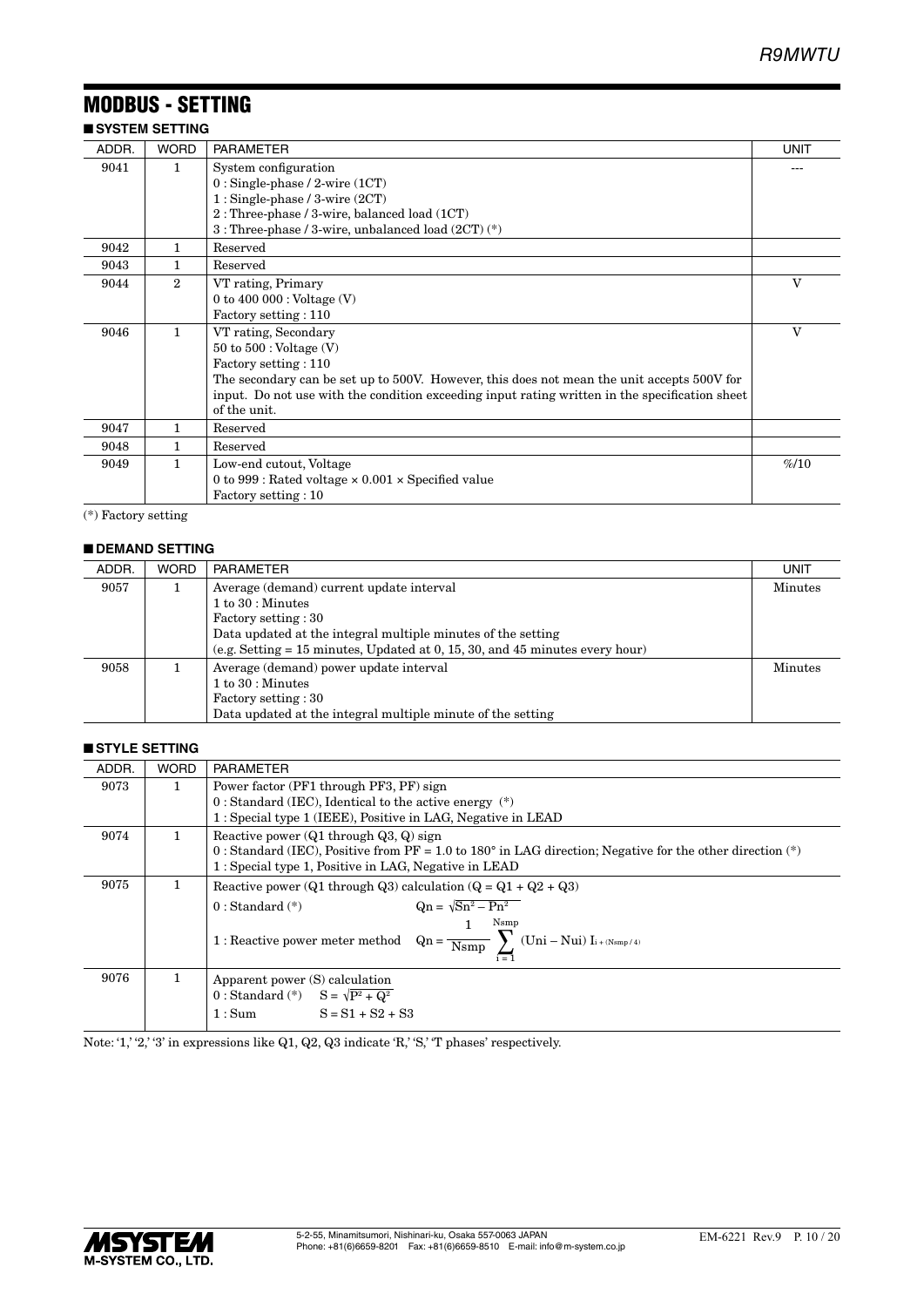### ■ **MODBUS SETTING**

The device must be reset or the power supply to it must be turned off and on in order to enable the Modbus setting.

| ADDR. | <b>WORD</b>    | <b>PARAMETER</b>                                                                        | <b>UNIT</b> |
|-------|----------------|-----------------------------------------------------------------------------------------|-------------|
| 9089  | 1              | Parity bit                                                                              |             |
|       |                | $0: \text{None}$                                                                        |             |
|       |                | $1:Odd(*)$                                                                              |             |
|       |                | 2:Even                                                                                  |             |
| 9090  | $\mathbf{1}$   | Stop bit                                                                                |             |
|       |                | $0:1$ bit $(*)$                                                                         |             |
|       |                | $1:2 \text{ bits}$                                                                      |             |
| 9091  | $\overline{4}$ | Reserved                                                                                |             |
| 9095  |                | Protocol                                                                                |             |
|       |                | 0: Modbus-RTU $(*)$                                                                     |             |
|       |                | 1: Modbus-ASCII                                                                         |             |
| 9096  | 1.             | RUN LED time out                                                                        | Sec.10      |
|       |                | RUN LED turns off if the unit receives no Modbus command for the specified time period. |             |
|       |                | 0 to 32 000 : Specified value $\times$ 0.1 seconds                                      |             |
|       |                | Factory setting: 10                                                                     |             |

#### ■ **DATE/TIME SETTING**

The three registers must be written at once.

| ADDR. | <b>WORD</b> | PARAMETER |                                                             |                       |                   |            |
|-------|-------------|-----------|-------------------------------------------------------------|-----------------------|-------------------|------------|
| 9105  | 3           |           | Current date/time setting                                   |                       |                   |            |
|       |             |           | Reading/writing the current date and time.                  |                       |                   |            |
|       |             |           | Data/time is stored in BCD format in the following address: |                       |                   |            |
|       |             | Address   | b15                                                         | b8                    | b7                | b0         |
|       |             | 9105      | <b>BCD</b> Year                                             | (00 to 99)            | BCD Month         | (01 to 12) |
|       |             | 9106      | <b>BCD</b> Day                                              | (01 to 31)            | <b>BCD</b> Hour   | (00 to 23) |
|       |             | 9107      | <b>BCD</b> Minute                                           | $(00 \text{ to } 59)$ | <b>BCD</b> Second | (00 to 59) |
|       |             |           |                                                             |                       |                   |            |

#### ■ **SENSOR SETTING**

| ADDR. | <b>WORD</b>    | <b>PARAMETER</b>                                                                          | <b>UNIT</b>  |
|-------|----------------|-------------------------------------------------------------------------------------------|--------------|
| 9393  | $\mathbf{1}$   | Ch. 1 CT rating, Primary                                                                  | $\mathsf{A}$ |
|       |                | 1 to 20 000 : $Current (A)$                                                               |              |
|       |                | Factory setting: 5                                                                        |              |
|       |                | Valid only for the sensor type CLSE-R5. Selected sensor's rating is automatically set for |              |
|       |                | other types of sensors.                                                                   |              |
| 9394  | $\mathbf{1}$   | Ch. 1 CT sensor type                                                                      |              |
|       |                | $0:$ CLSE-R5 $(*)$                                                                        |              |
|       |                | $1:CISE-05$                                                                               |              |
|       |                | $2:$ CLSE-10                                                                              |              |
|       |                | $3:CLSE-20$                                                                               |              |
|       |                | $4:CISE-40$                                                                               |              |
|       |                | $5:CISE-60$                                                                               |              |
|       |                | $6:$ Reserved                                                                             |              |
|       |                | 7: Reserved                                                                               |              |
| 9395  | $\mathbf{1}$   | Low-end cutout, Current Ch. 1                                                             | %10          |
|       |                | 0 to 999 : Rated current $\times$ 0.001 $\times$ Specified value                          |              |
|       |                | Factory setting: 10                                                                       |              |
| 9396  | 1              | Reserved                                                                                  |              |
| 9397  | $\overline{4}$ | Ch. 2 setting                                                                             |              |
|       |                | Same as with the address 9393 through 9396                                                |              |
| 9400  |                |                                                                                           |              |
|       | $\ddot{\cdot}$ |                                                                                           |              |
| 9543  | $\mathbf{1}$   | Ch. 16 setting                                                                            |              |
|       |                | Same as with the address 9393 through 9396                                                |              |
| 9456  |                | Ch. 9 through 16 are valid only when the R9WTU-EP8 is used.                               |              |

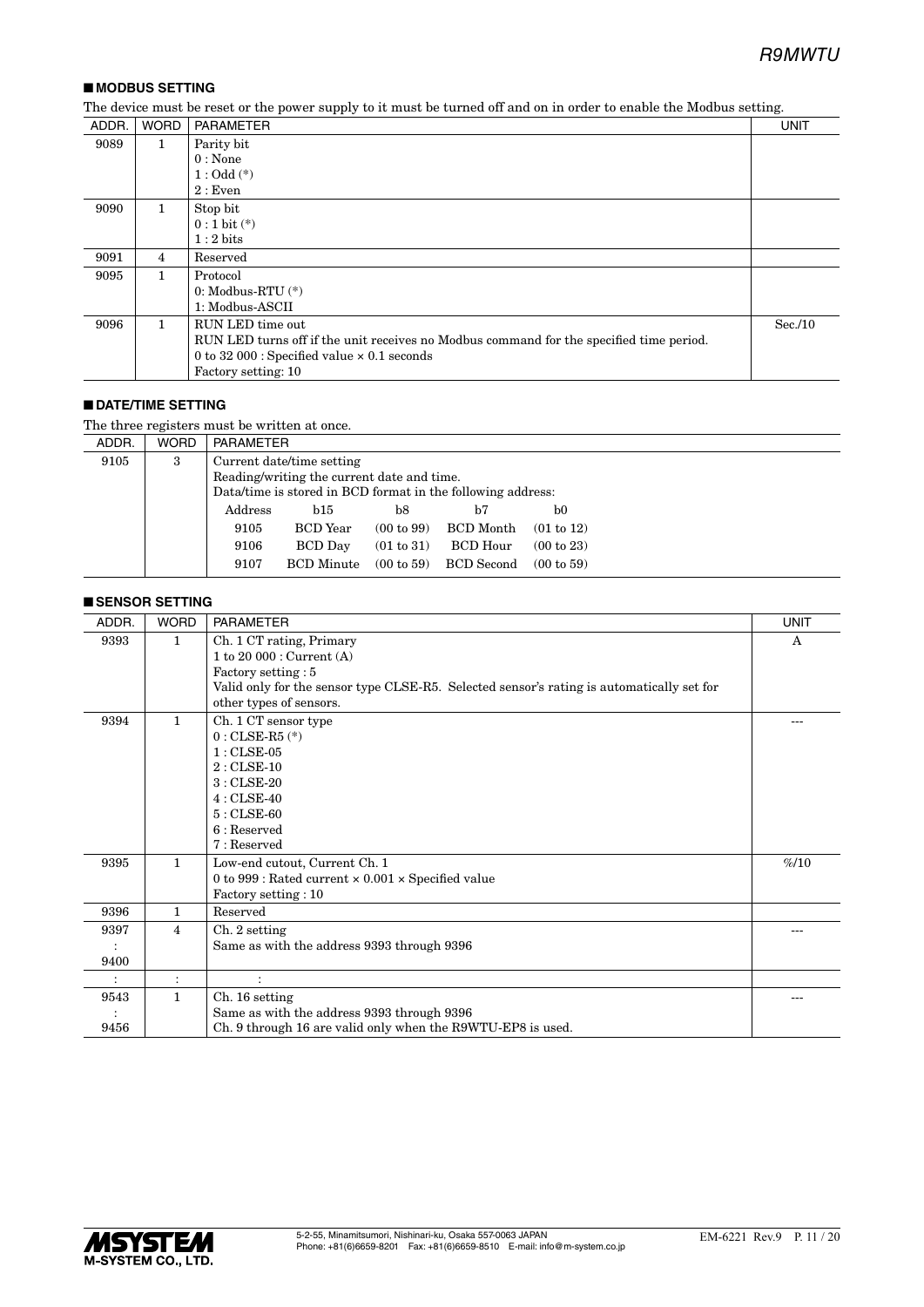#### ■ **DEVICE STATUS**

| ADDR.          | <b>WORD</b>    | <b>PARAMETER</b>                                                                                            |
|----------------|----------------|-------------------------------------------------------------------------------------------------------------|
| 9537           | $\mathbf{1}$   | Ch. 1 and Ch. 2 System error                                                                                |
|                |                | Bit assignment as shown below.                                                                              |
|                |                | <b>Bit 15</b><br>14<br>12<br>13<br>11<br>10<br>9<br>8<br>7<br>6<br>5<br>4<br>3<br>2<br>$\mathbf{1}$<br>0    |
|                |                | STAT AVG ENE SET FDT PRG                                                                                    |
|                |                |                                                                                                             |
|                |                |                                                                                                             |
|                |                | PRG: Control software error                                                                                 |
|                |                | FDT: Factory calibration data error                                                                         |
|                |                | SET : User setting data error                                                                               |
|                |                | ENE : Energy data error<br>AVG : Average data error                                                         |
|                |                | <b>STAT</b><br>: Maximum / minimum data error                                                               |
|                |                | '1' is placed when the respective errors are detected. All measuring operations stop while one or more sys- |
|                |                | tem errors are detected.                                                                                    |
| 9538           | $\mathbf{1}$   | Ch. 3 and Ch. 4 System error                                                                                |
|                |                | Same as with the address 9537                                                                               |
| $\ddot{\cdot}$ | $\ddot{\cdot}$ |                                                                                                             |
| 9544           | $\mathbf{1}$   | Ch. 15 and Ch. 16 System error                                                                              |
|                |                | Same as with the address 9537                                                                               |
|                |                | Ch. 9 through 16 are valid only when the R9WTU-EP8 is used.                                                 |
| 9545           | $\mathbf{1}$   | Ch. 1 Input overload                                                                                        |
|                |                | Bit assignment as shown below.                                                                              |
|                |                | <b>Bit 15</b><br>14<br>13<br>12<br>11<br>10<br>9<br>8<br>7<br>6<br>5<br>0<br>4<br>3<br>2<br>1               |
|                |                | F<br>U31<br>$U23$ $U12$<br>U3N U2N U1N<br>$ 2\rangle$<br> 3 <br>$\vert$ 11                                  |
|                |                |                                                                                                             |
|                |                |                                                                                                             |
|                |                | F: Frequency<br>I1: Line 1 current                                                                          |
|                |                | I2: Line 2 current                                                                                          |
|                |                | I3: Line 3 current                                                                                          |
|                |                | U1N: Phase 1 voltage                                                                                        |
|                |                | U2N: Phase 2 voltage                                                                                        |
|                |                | U3N: Phase 3 voltage                                                                                        |
|                |                | $U12$ : Line 1 - 2 voltage                                                                                  |
|                |                | $U23$ : Line 2 - 3 voltage                                                                                  |
|                |                | $U31$ : Line $3 - 1$ voltage                                                                                |
|                | $\mathbf{1}$   | '1' is placed at the bit where an overload is detected.<br>Ch. 2 Input overload                             |
| 9546           |                | Same as with the address 9545                                                                               |
| $\ddot{\cdot}$ | $\ddot{\cdot}$ |                                                                                                             |
| 9560           | $\mathbf{1}$   | Ch. 16 Input overload                                                                                       |
|                |                | Same as with the address 9545                                                                               |
|                |                | Ch. 9 through 16 are valid only when the R9WTU-EP8 is used.                                                 |

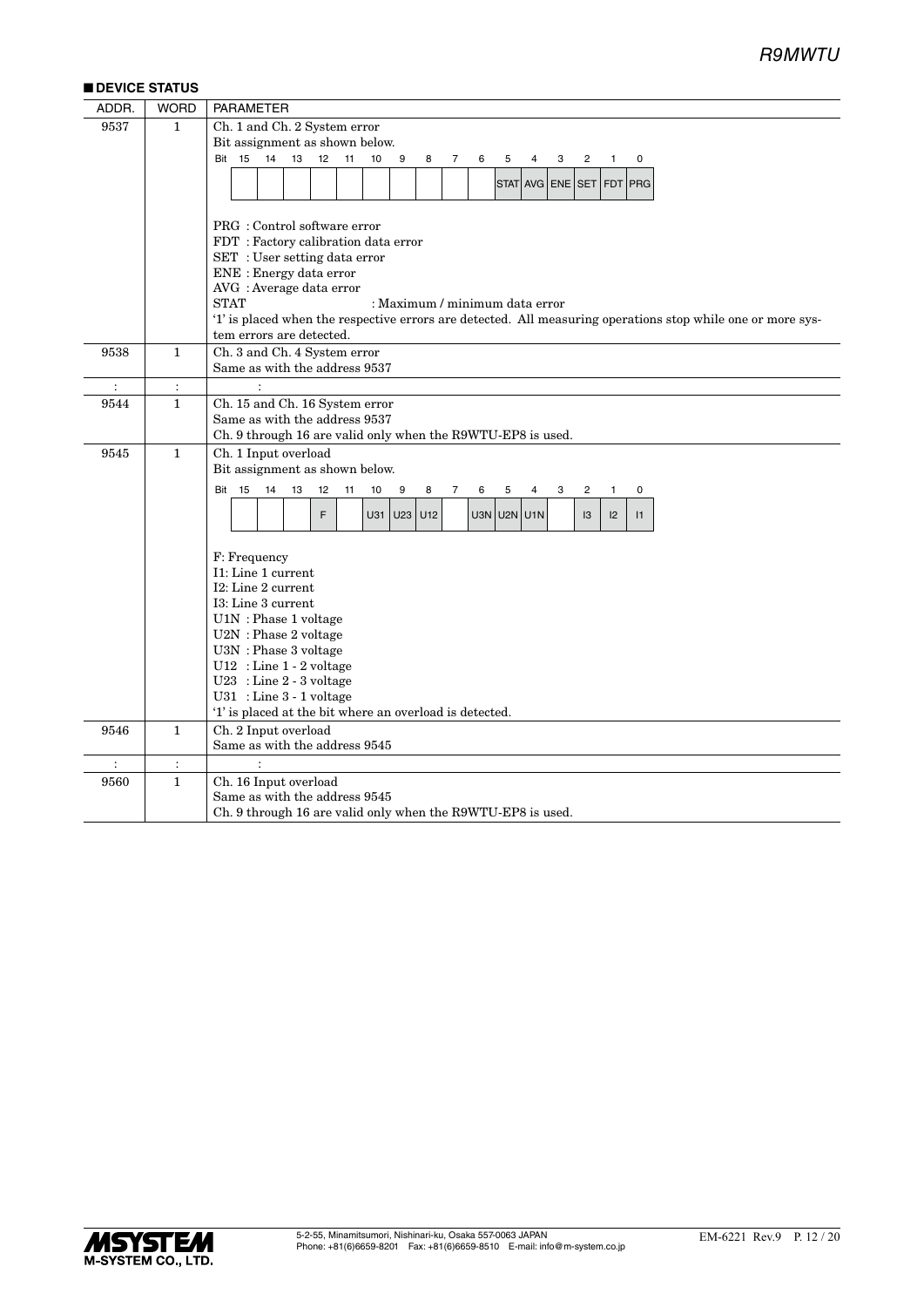### *R9MWTU*

#### ■ **DEVICE INFORMATION**

| ADDR. | <b>WORD</b>    | <b>PARAMETER</b>                                              |
|-------|----------------|---------------------------------------------------------------|
| 9601  | $\mathbf{1}$   | Device ID                                                     |
|       |                | 9901: R9xWTU                                                  |
| 9602  | $\mathbf{1}$   | Device version                                                |
|       |                | Version number $\times$ 100 (e.g. Version 1.00 = 100)         |
| 9603  | $\overline{4}$ | Serial No.                                                    |
|       |                | Each character is stored in the following address:            |
|       |                | Address<br><b>Upper Byte</b><br>Lower Byte                    |
|       |                | 9603<br>2nd<br>1st                                            |
|       |                | 9604<br>4th<br>3rd                                            |
|       |                | 9605<br>6th<br>5th                                            |
|       |                | 9606<br>8th<br>7th                                            |
| 9607  | 8              | Tag name                                                      |
|       |                | This register is writable.                                    |
|       |                | Each character is stored in the following address:<br>Address |
|       |                | <b>Upper Byte</b><br>Lower Byte<br>9607<br>2nd<br>1st         |
|       |                |                                                               |
|       |                | 9608<br>4th<br>3rd                                            |
|       |                | 5th<br>9609<br>6th                                            |
|       |                | 8th<br>7th<br>9610                                            |
|       |                | 9611<br>10 <sub>th</sub><br>9th                               |
|       |                | 9612<br>12th<br>11 <sub>th</sub>                              |
|       |                | 9613<br>14th<br>13th                                          |
|       |                | 9614<br>16 <sub>th</sub><br>15 <sub>th</sub>                  |
| 9623  | $\mathbf{1}$   | Extension function flag                                       |
|       |                | Reading the following values depending upon the function:     |
|       |                | $0002H$ : RS-485 (Modbus RTU)<br>$0080H:$ LONWORKS            |
|       |                | $0100H:$ CC-Link                                              |
|       |                | 2000H: Modbus/TCP                                             |
| 9624  | $\mathbf{1}$   | Number of discrete input                                      |
|       |                | 0: None                                                       |
|       |                | 8:8 points (with the R9WTU-ED16)                              |
| 9625  | $\mathbf{1}$   | Number of discrete output                                     |
|       |                | $0:$ None<br>8:8 points (with the R9WTU-ED16)                 |
| 9626  | $\mathbf{1}$   | Reserved                                                      |
| 9627  | $\mathbf{1}$   | Number of circuits                                            |
|       |                | 8:8 circuits                                                  |
|       |                | 16:16 circuits (with the R9WTU-EP8)                           |
| 9628  | $\mathbf{1}$   | Number of counters                                            |
|       |                | 0: None                                                       |
|       |                | 8:8 points (with the R9WTU-ED16)                              |

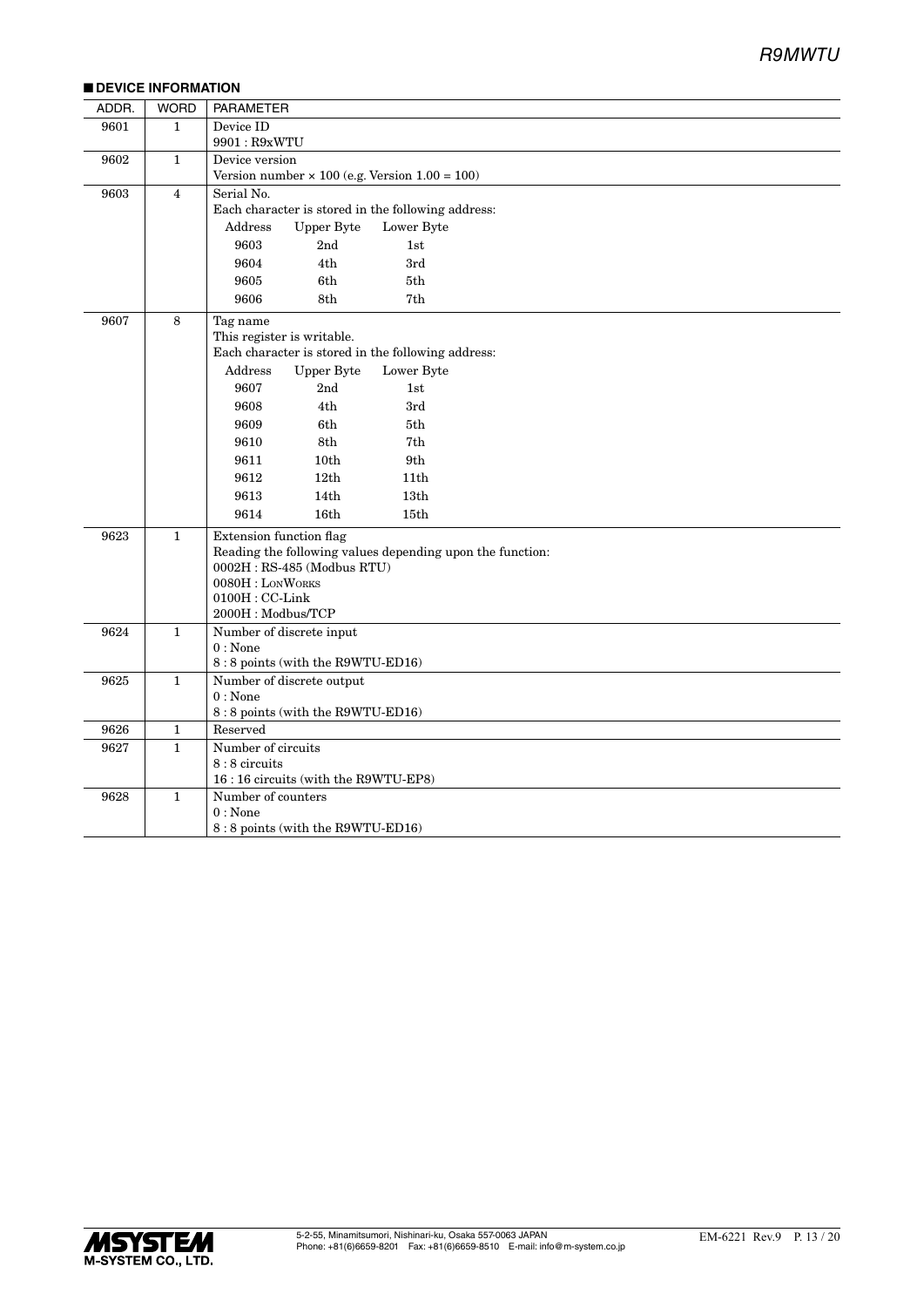# MODBUS - MAPPING

### ■ **PARAMETER TYPES**

| <b>TYPE</b>         | <b>WORD</b>    | UNIT           | <b>RANGE</b>                                          |       |         |                                 |                                 |                         |
|---------------------|----------------|----------------|-------------------------------------------------------|-------|---------|---------------------------------|---------------------------------|-------------------------|
| Current             | $\overline{2}$ | mA             | 0 to 2 000 000 000 mA                                 |       |         |                                 |                                 |                         |
| Voltage             | $\overline{2}$ | V/100          | 0 to 20 000 000,00 V                                  |       |         |                                 |                                 |                         |
| Active power        | $\overline{2}$ | W              | -2 000 000 000 to 2 000 000 000 W                     |       |         |                                 |                                 |                         |
| Reactive power      | $\overline{2}$ | yar            |                                                       |       |         |                                 |                                 |                         |
| Apparent power      | $\overline{2}$ | VA             | 0 to 2 000 000 000 VA                                 |       |         |                                 |                                 |                         |
| Power factor        | $\overline{2}$ | $\cos \varphi$ | $-1.0000$ to $1.0000$                                 |       |         |                                 |                                 |                         |
| Frequency           | $\overline{2}$ | $\rm Hz/100$   | 0 or 40.00 Hz to 70.00 Hz                             |       |         |                                 |                                 |                         |
| Active energy       | $\overline{2}$ | kWh/10         | 0 to 99 999 999.9 kWh $*1$                            |       |         |                                 |                                 |                         |
| Reactive energy     | $\mathbf{2}$   | kvarh/10       | 0 to 99 999 999.9 kvarh $*1$                          |       |         |                                 |                                 |                         |
| Harmonic distortion |                | %10            | 0 to 999.9 $%$                                        |       |         |                                 |                                 |                         |
| Date/time           | 3              |                | Each value is in BCD format.                          |       |         |                                 |                                 |                         |
|                     |                |                | Year value represented in the offset from 2000.       |       |         |                                 |                                 |                         |
|                     |                |                | e.g. $100817160752h$ = Year 2010, August 17, 16:07:52 |       |         |                                 |                                 |                         |
|                     |                |                | b40 b39<br><b>b48</b>                                 |       | b32 b31 | b <sub>24</sub> b <sub>23</sub> | b <sub>16</sub> b <sub>15</sub> | b8 b7<br>h <sub>0</sub> |
|                     |                |                | Year                                                  | Month | Day     | Hour                            | Minute                          | Second                  |

\*1. Reset to 0 at overflow

#### ■ **ADDRESS**

If base address and offset is given separately in the following tables, add both values to determine the address for a particular parameter.

[Example]

Ch. 1, Line 1 current, Present value =  $65 + 0 = 65$ 

Ch. 1, Line 1 current, Max. value =  $65 + 10 = 75$ 

#### **• Voltage and Frequency**

| <b>PARAMETER</b>       | <b>PRESENT</b> | MAX | <b>MIN</b> |
|------------------------|----------------|-----|------------|
| Delta voltage, $1-2$   |                | 17  | 33         |
| Delta voltage, $2-3$   | 3              | 19  | 35         |
| Delta voltage, $3-1$   | 5              | 21  | 37         |
| Phase voltage, Phase 1 | 7              | 23  | 39         |
| Phase voltage, Phase 2 | 9              | 25  | 41         |
| Phase voltage, Phase 3 | 11             | 27  | 43         |
| Total voltage *2       | 13             | 29  | 45         |
| Frequency              | 15             | 31  | 47         |

\*2. Total voltage

Single-phase/2-wire: Phase 1 voltage

Single-phase/3-wire: (Phase 1 + 3) / 2

Three-phase/3-wire:  ${Delta (1-2) + (2-3) + (3-1)} / 3$ 

#### **• Current**

| <b>PARAMETER</b>  | <b>BASE ADDRESS</b> |               |            |  |  |
|-------------------|---------------------|---------------|------------|--|--|
| <b>BASIC UNIT</b> |                     |               |            |  |  |
| Ch. 1 Current     | 65                  |               |            |  |  |
| Ch. 2 Current     |                     | 97            |            |  |  |
| Ch. 3 Current     |                     | 129           |            |  |  |
| Ch. 4 Current     |                     | 161           |            |  |  |
| Ch. 5 Current     |                     | 193           |            |  |  |
| Ch. 6 Current     |                     | 225           |            |  |  |
| Ch. 7 Current     |                     | 257           |            |  |  |
| Ch. 8 Current     |                     | 289           |            |  |  |
|                   | R9WTU-EP8           |               |            |  |  |
| Ch. 9 Current     | 321                 |               |            |  |  |
| Ch. 10 Current    | 353                 |               |            |  |  |
| Ch. 11 Current    | 385                 |               |            |  |  |
| Ch. 12 Current    |                     | 417           |            |  |  |
| Ch. 13 Current    |                     | 449           |            |  |  |
| Ch. 14 Current    | 481                 |               |            |  |  |
| Ch. 15 Current    | 513                 |               |            |  |  |
| Ch. 16 Current    | 545                 |               |            |  |  |
|                   |                     |               |            |  |  |
| <b>PARAMETER</b>  |                     | <b>OFFSET</b> |            |  |  |
|                   | PRESENT             | <b>MAX</b>    | <b>MIN</b> |  |  |
| Current, Line 1   | $+0$                | $+10$         | $+20$      |  |  |
| Current, Line 2   | $+2$                | $+12$         | $+22$      |  |  |
| Current, Line 3   | $+4$                | $+14$         | $+24$      |  |  |
| Neutral current   | $+6$                | $+16$         | $+26$      |  |  |
| Total current *3  | $+8$                | $+18$         | $+28$      |  |  |

\*3. Total current

Single-phase/2-wire: Line 1 current Single-phase/3-wire:  $(\text{Line } 1 + 3) / 2$ 

Three-phase/3-wire: (Line 1 + 2 + 3) / 3

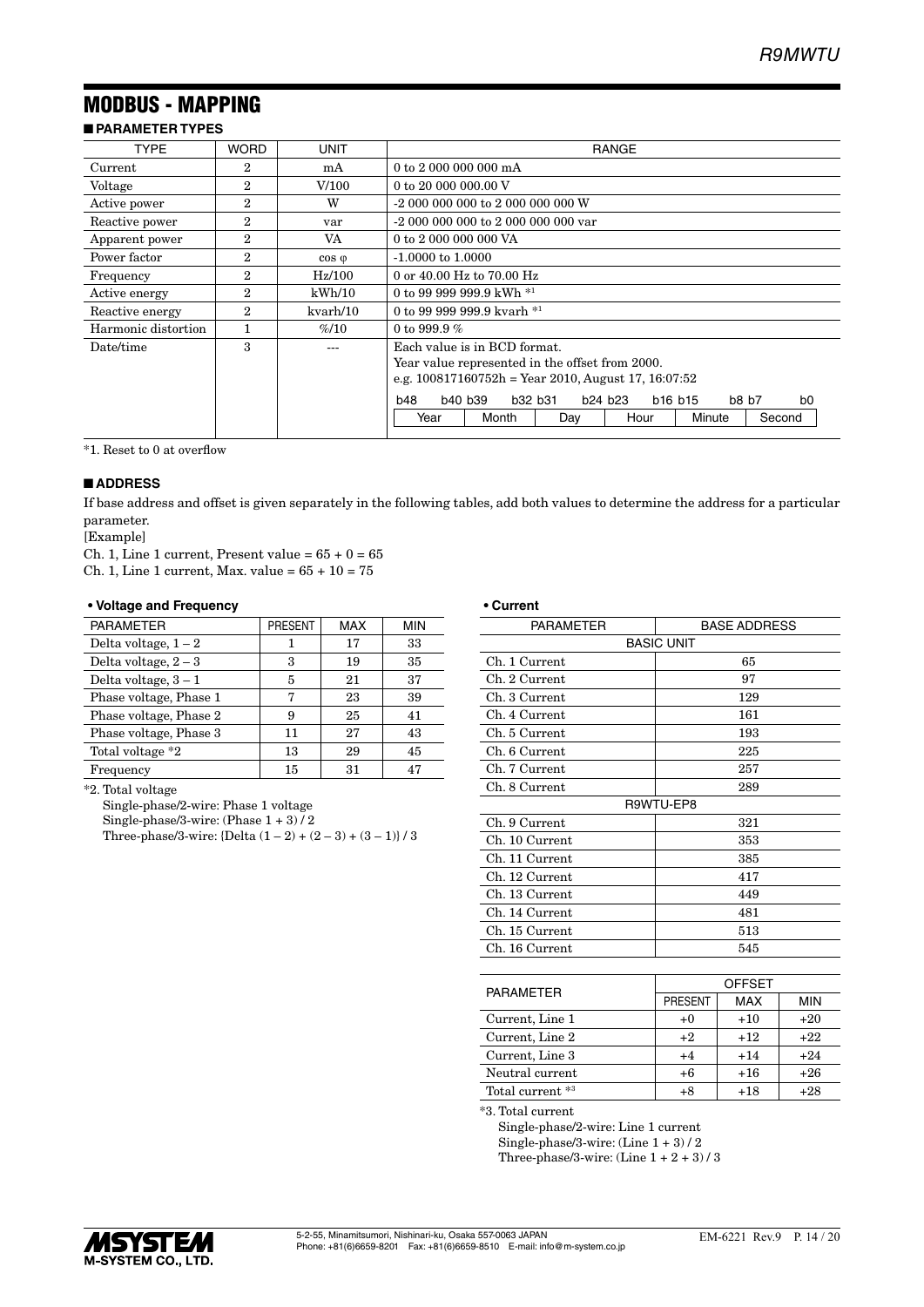#### **• Power and Power Facto**

| <b>PARAMETER</b>           | <b>BASE ADDRESS</b> |  |  |  |  |
|----------------------------|---------------------|--|--|--|--|
|                            | <b>BASIC UNIT</b>   |  |  |  |  |
| Ch. 1 Power, Power factor  | 577                 |  |  |  |  |
| Ch. 2 Power, Power factor  | 673                 |  |  |  |  |
| Ch. 3 Power, Power factor  | 769                 |  |  |  |  |
| Ch. 4 Power, Power factor  | 865                 |  |  |  |  |
| Ch. 5 Power, Power factor  | 961                 |  |  |  |  |
| Ch. 6 Power, Power factor  | 1057                |  |  |  |  |
| Ch. 7 Power, Power factor  | 1153                |  |  |  |  |
| Ch. 8 Power, Power factor  | 1249                |  |  |  |  |
| R9WTU-EP8                  |                     |  |  |  |  |
| Ch. 9 Power, Power factor  | 1345                |  |  |  |  |
| Ch. 10 Power, Power factor | 1441                |  |  |  |  |
| Ch. 11 Power, Power factor | 1537                |  |  |  |  |
| Ch. 12 Power, Power factor | 1633                |  |  |  |  |
| Ch. 13 Power, Power factor | 1729                |  |  |  |  |
| Ch. 14 Power, Power factor | 1825                |  |  |  |  |
| Ch. 15 Power, Power factor | 1921                |  |  |  |  |
| Ch. 16 Power, Power factor | 2017                |  |  |  |  |
|                            |                     |  |  |  |  |

|                         | <b>OFFSET</b> |       |            |  |
|-------------------------|---------------|-------|------------|--|
| <b>PARAMETER</b>        | PRESENT       | MAX   | <b>MIN</b> |  |
| Active power, Phase 1   | $+0$          | $+32$ | $+64$      |  |
| Active power, Phase 2   | $+2$          | $+34$ | +66        |  |
| Active power, Phase 3   | $+4$          | $+36$ | $+68$      |  |
| Active power            | $+6$          | $+38$ | $+70$      |  |
| Reactive power, Phase 1 | $+8$          | $+40$ | $+72$      |  |
| Reactive power, Phase 2 | $+10$         | $+42$ | $+74$      |  |
| Reactive power, Phase 3 | $+12$         | $+44$ | $+76$      |  |
| Reactive power          | $+14$         | $+46$ | $+78$      |  |
| Apparent power, Phase 1 | $+16$         | $+48$ | $+80$      |  |
| Apparent power, Phase 2 | $+18$         | $+50$ | $+82$      |  |
| Apparent power, Phase 3 | $+20$         | $+52$ | $+84$      |  |
| Apparent power          | $+22$         | $+54$ | $+86$      |  |
| Power factor, Phase 1   | $+24$         | +56   | $+88$      |  |
| Power factor, Phase 2   | $+26$         | $+58$ | $+90$      |  |
| Power factor, Phase 3   | $+28$         | $+60$ | $+92$      |  |
| Power factor            | $+30$         | $+62$ | $+94$      |  |

| • Average (demand) (AVG) |  |
|--------------------------|--|
|--------------------------|--|

| PARAMETER         | <b>BASE ADDRESS</b> |  |  |  |  |
|-------------------|---------------------|--|--|--|--|
| <b>BASIC UNIT</b> |                     |  |  |  |  |
| Ch. 1 Average     | 2113                |  |  |  |  |
| Ch. 2 Average     | 2257                |  |  |  |  |
| Ch. 3 Average     | 2401                |  |  |  |  |
| Ch. 4 Average     | 2545                |  |  |  |  |
| Ch. 5 Average     | 2689                |  |  |  |  |
| Ch. 6 Average     | 2833                |  |  |  |  |
| Ch. 7 Average     | 2977                |  |  |  |  |
| Ch. 8 Average     | 3121                |  |  |  |  |
|                   | R9WTU-EP8           |  |  |  |  |
| Ch. 9 Average     | 3265                |  |  |  |  |
| Ch. 10 Average    | 3409                |  |  |  |  |
| Ch. 11 Average    | 3553                |  |  |  |  |
| Ch. 12 Average    | 3697                |  |  |  |  |
| Ch. 13 Average    | 3841                |  |  |  |  |
| Ch. 14 Average    | 3985                |  |  |  |  |
| Ch. 15 Average    | 4129                |  |  |  |  |
| Ch. 16 Average    | 4273                |  |  |  |  |

|                       | <b>OFFSET</b> |            |                      |            |                                    |  |
|-----------------------|---------------|------------|----------------------|------------|------------------------------------|--|
| <b>PARAMETER</b>      | LATEST        | <b>MAX</b> | MAX<br>DATE/<br>TIME | <b>MIN</b> | <b>MIN</b><br>DATE/<br><b>TIME</b> |  |
| Current AVG date/time | $+0$          |            |                      |            |                                    |  |
| Current AVG           | $+3$          | +28        | +30                  | +83        | +85                                |  |
| Current AVG, Line 1   | $+5$          | +33        | $+35$                | +88        | $+90$                              |  |
| Current AVG, Line 2   | $+7$          | +38        | $+40$                | $+93$      | $+95$                              |  |
| Current AVG, Line 3   | +9            | $+43$      | $+45$                | +98        | $+100$                             |  |
| Neutral current AVG   | $+11$         | +48        | $+50$                | $+103$     | $+105$                             |  |
| Power AVG date/time   | $+13$         |            |                      |            |                                    |  |
| Active power AVG      | $+16$         | $+53$      | $+55$                | $+108$     | $+110$                             |  |
| Reactive power AVG    | $+18$         | $+58$      | $+60$                | +113       | $+115$                             |  |
| Apparent power AVG    | $+20$         | $+63$      | +65                  | $+118$     | $+120$                             |  |

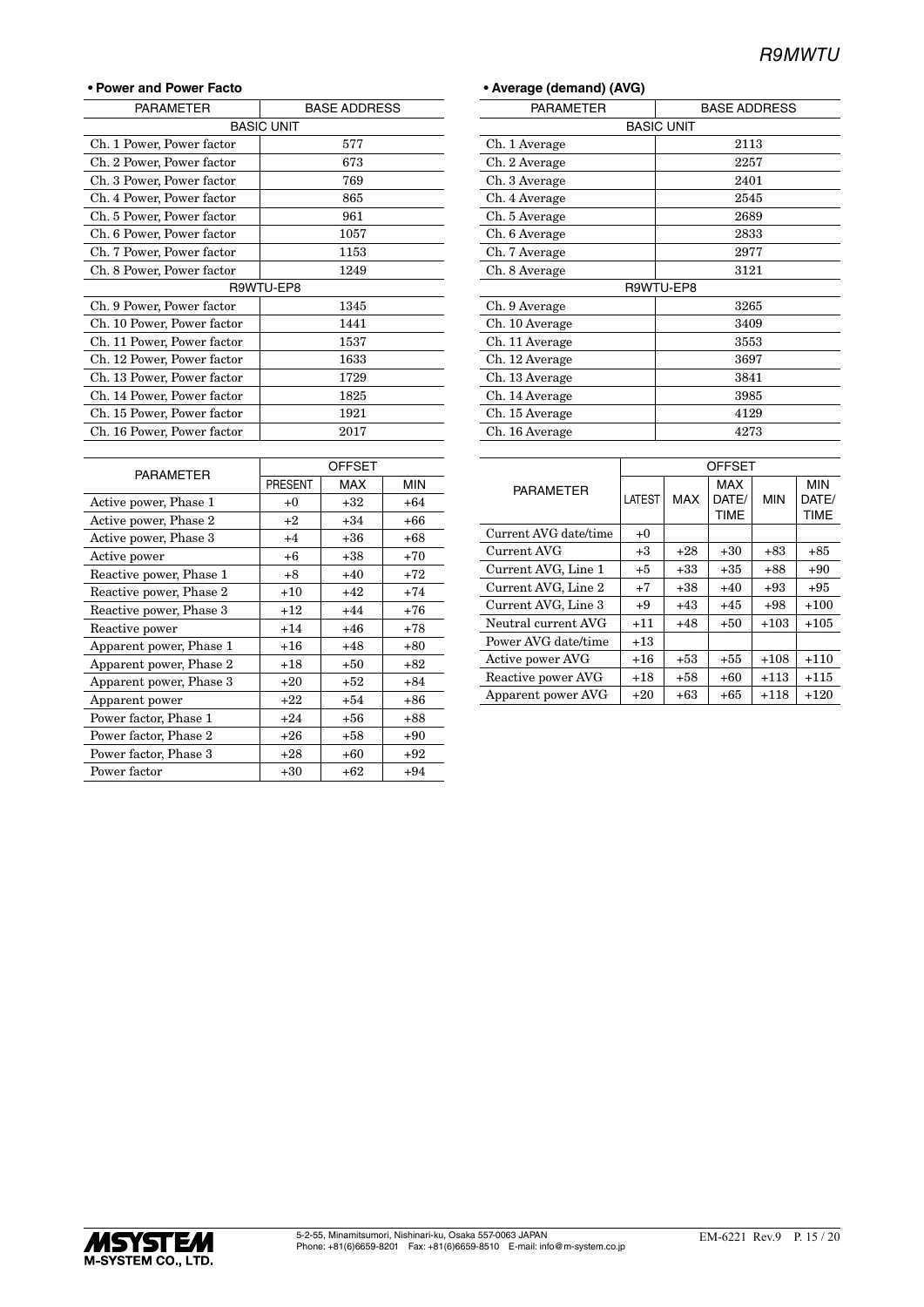#### **• Energy / Pulse Count**

| <b>PARAMETER</b>                  | <b>BASE ADDRESS</b>   |                     |
|-----------------------------------|-----------------------|---------------------|
|                                   | <b>BASIC UNIT</b>     |                     |
| Ch. 1 Energy                      |                       | 4417                |
| Ch. 2 Energy                      |                       | 4481                |
| Ch. 3 Energy                      |                       | 4673                |
| Ch. 4 Energy                      |                       | 4737                |
| Ch. 5 Energy                      |                       | 4929                |
| Ch. 6 Energy                      |                       | 4993                |
| Ch. 7 Energy                      |                       | 5185                |
| Ch. 8 Energy                      | 5249                  |                     |
|                                   | <b>EXTENSION UNIT</b> |                     |
| R9WTU-EP8                         | R9WTU-ED16            | <b>BASE ADDRESS</b> |
| Ch. 9 Energy                      | DI 1 Pulse count      | 5441                |
| Ch. 10 Energy                     | DI 2 Pulse count      | 5505                |
| Ch. 11 Energy                     | DI 3 Pulse count      | 5697                |
| Ch. 12 Energy                     | DI 4 Pulse count      | 5761                |
| DI 5 Pulse count<br>Ch. 13 Energy |                       | 5953                |
| Ch. 14 Energy                     | DI 6 Pulse count      | 6017                |
| Ch. 15 Energy                     | DI 7 Pulse count      | 6209                |
| Ch. 16 Energy                     | DI 8 Pulse count      | 6273                |

| <b>PARAMETER</b>                    |                                        |       |
|-------------------------------------|----------------------------------------|-------|
| <b>BASIC UNIT</b><br>R9WTU-EP8      | R9WTU-ED16                             |       |
| Totalized energy*                   | Totalized pulse count*                 | $+0$  |
| Totalized reactive<br>energy (LAG)* | Reserved                               | $+2$  |
| Energy, last 1 hour                 | Pulse count, last 1 hour               | $+6$  |
| Energy, last 1 minute               | Pulse count, last 1 minute             | $+8$  |
| Energy, 0 to 1<br>(o'clock)         | Pulse count, 0 to 1<br>$(o$ 'clock $)$ | $+10$ |
| Energy, 1 to 2                      | Pulse count, 1 to 2                    | $+12$ |
| Energy, 2 to 3                      | Pulse count, 2 to 3                    | $+14$ |
| Energy, 3 to 4                      | Pulse count, 3 to 4                    | $+16$ |
| Energy, 4 to 5                      | Pulse count, 4 to 5                    | $+18$ |
| Energy, 5 to 6                      | Pulse count, 5 to 6                    | $+20$ |
| Energy, 6 to 7                      | Pulse count, 6 to 7                    | $+22$ |
| Energy, 7 to 8                      | Pulse count, 7 to 8                    | $+24$ |
| Energy, 8 to 9                      | Pulse count, 8 to 9                    | $+26$ |
| Energy, 9 to 10                     | Pulse count, 9 to 10                   | $+28$ |
| Energy, 10 to 11                    | Pulse count, 10 to 11                  | $+30$ |
| Energy, 11 to 12                    | Pulse count, 11 to 12                  | $+32$ |
| Energy, 12 to 13                    | Pulse count, 12 to 13                  | $+34$ |
| Energy, 13 to 14                    | Pulse count, 13 to 14                  | $+36$ |
| Energy, 14 to 15                    | Pulse count, 14 to 15                  | $+38$ |
| Energy, 15 to 16                    | Pulse count, 15 to 16                  | $+40$ |
| Energy, 16 to 17                    | Pulse count, 16 to 17                  | $+42$ |
| Energy, 17 to 18                    | Pulse count, 17 to 18                  | $+44$ |
| Energy, 18 to 19                    | Pulse count, 18 to 19                  | $+46$ |
| Energy, 19 to 20                    | Pulse count, 19 to 20                  | $+48$ |
| Energy, 20 to 21                    | Pulse count, 20 to 21                  | $+50$ |
| Energy, 21 to 22                    | Pulse count, 21 to 22                  | $+52$ |
| Energy, $22$ to $23$                | Pulse count, 22 to 23                  | $+54$ |
| Energy, 23 to 24                    | Pulse count, 23 to 24                  | $+56$ |
| Max. energy                         | Max. pulse count                       | $+58$ |
| Max. energy data/time               | Max. pulse count date/time             | $+60$ |

\*. The value can be preset by writing. (Ver.1.30 or later)

#### **• Voltage Harmonic Distortion (HD)**

| <b>PARAMETER</b>          | <b>PRESENT</b> | <b>MAX</b> |  |  |  |
|---------------------------|----------------|------------|--|--|--|
| Delta voltage HD, $1-2$   | 6465           | 6473       |  |  |  |
| Delta voltage $HD, 2-3$   | 6466           | 6474       |  |  |  |
| Delta voltage $HD, 3-1$   | 6467           | 6475       |  |  |  |
| Phase voltage HD, Phase 1 | 6468           | 6476       |  |  |  |
| Phase voltage HD, Phase 2 | 6469           | 6477       |  |  |  |
| Phase voltage HD, Phase 3 | 6470           | 6478       |  |  |  |

#### **• Current Harmonic Distortion (HD)**

| <b>PARAMETER</b>   | <b>BASE ADDRESS</b> |               |  |  |
|--------------------|---------------------|---------------|--|--|
| <b>BASIC UNIT</b>  |                     |               |  |  |
| Ch. 1 Current HD   |                     | 6481          |  |  |
| Ch. 2 Current HD   |                     | 6489          |  |  |
| Ch. 3 Current HD   |                     | 6497          |  |  |
| Ch. 4 Current HD   |                     | 6505          |  |  |
| Ch. 5 Current HD   |                     | 6513          |  |  |
| Ch. 6 Current HD   |                     | 6521          |  |  |
| Ch. 7 Current HD   |                     | 6529          |  |  |
| Ch. 8 Current HD   |                     | 6537          |  |  |
|                    | R9WTU-EP8           |               |  |  |
| Ch. 9 Current HD   | 6545                |               |  |  |
| Ch. 10 Current HD  | 6553                |               |  |  |
| Ch. 11 Current HD  |                     | 6561          |  |  |
| Ch. 12 Current HD  |                     | 6569          |  |  |
| Ch. 13 Current HD  |                     | 6577          |  |  |
| Ch. 14 Current HD  |                     | 6585          |  |  |
| Ch. 15 Current HD  | 6593                |               |  |  |
| Ch. 16 Current HD  | 6601                |               |  |  |
|                    |                     |               |  |  |
| <b>PARAMETER</b>   |                     | <b>OFFSET</b> |  |  |
|                    | <b>PRESENT</b>      | <b>MAX</b>    |  |  |
| Current HD, Line 1 | $+0$                | $+4$          |  |  |
| Current HD, Line 2 | $^{+1}$             | $+5$          |  |  |
| Current HD, Line 3 | $+2$                | $+6$          |  |  |
| Neutral current HD | $+3$                | $+7$          |  |  |

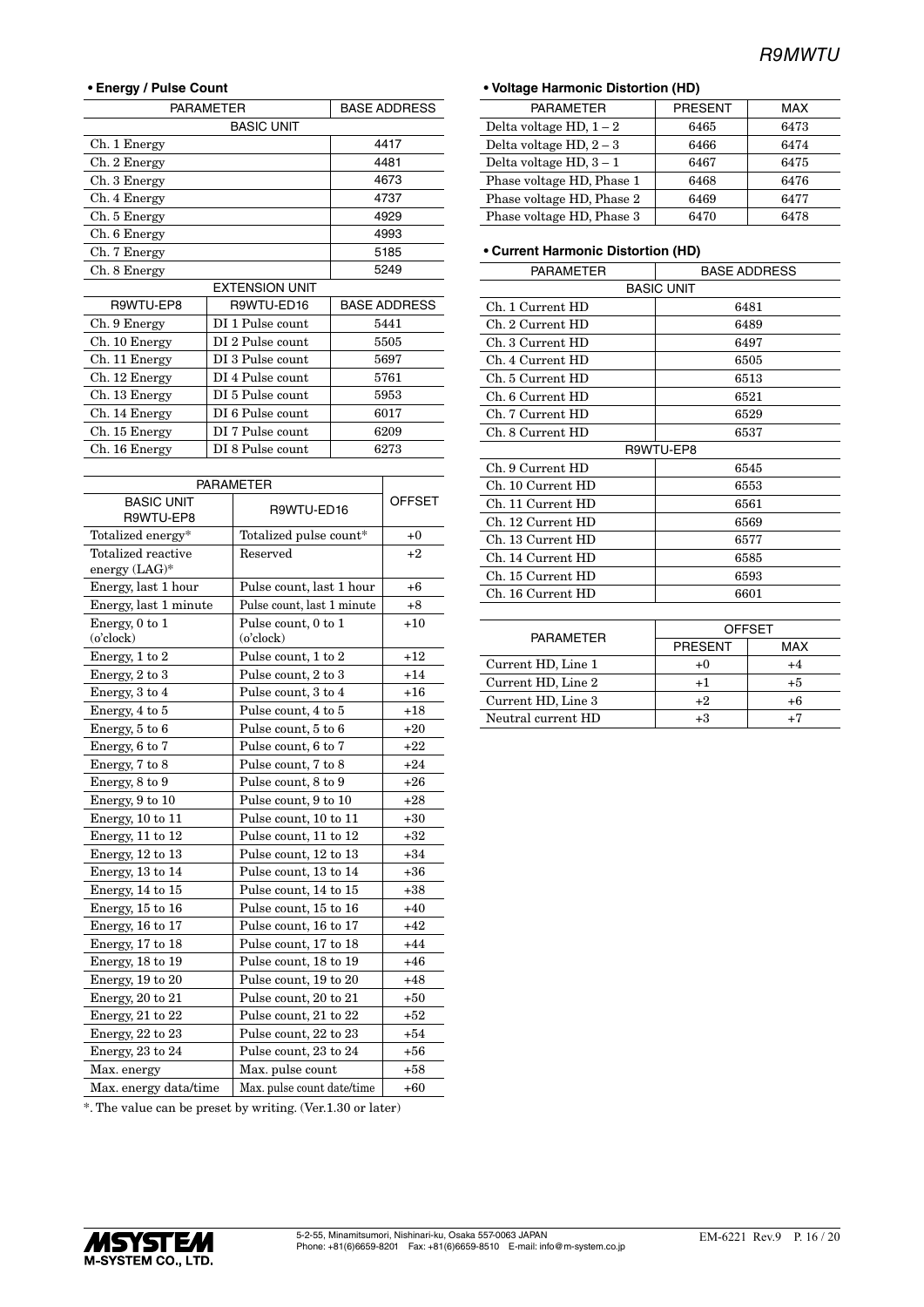#### **• Voltage Harmonic Content (HC)**

| PARAMETER                 | 3rd  | 5th  | $\cdots$ | 29th | 31st |
|---------------------------|------|------|----------|------|------|
| Delta voltage HC, $1-2$   | 6609 | 6610 | $\cdots$ | 6622 | 6623 |
| Delta voltage $HC, 2-3$   | 6625 | 6626 | $\cdots$ | 6638 | 6639 |
| Delta voltage $HC, 3-1$   | 6641 | 6642 | $\cdots$ | 6654 | 6655 |
| Phase voltage HC, Phase 1 | 6657 | 6658 | $\cdots$ | 6670 | 6671 |
| Phase voltage HC, Phase 2 | 6673 | 6674 | $\cdots$ | 6686 | 6687 |
| Phase voltage HC, Phase 3 | 6689 | 6690 | $\cdots$ | 6702 | 6703 |

#### **• Current Harmonic Content (HC)**

| <b>PARAMETER</b>  | <b>BASE ADDRESS</b> |
|-------------------|---------------------|
|                   | <b>BASIC UNIT</b>   |
| Ch. 1 Current HC  | 6705                |
| Ch. 2 Current HC  | 6769                |
| Ch. 3 Current HC  | 6833                |
| Ch. 4 Current HC  | 6897                |
| Ch. 5 Current HC  | 6961                |
| Ch. 6 Current HC  | 7025                |
| Ch. 7 Current HC  | 7089                |
| Ch. 8 Current HC  | 7153                |
|                   | R9WTU-EP8           |
| Ch. 9 Current HC  | 7217                |
| Ch. 10 Current HC | 7281                |
| Ch. 11 Current HC | 7345                |
| Ch. 12 Current HC | 7409                |
| Ch. 13 Current HC | 7473                |
| Ch. 14 Current HC | 7537                |
| Ch. 15 Current HC | 7601                |
| Ch. 16 Current HC | 7665                |

| <b>PARAMETER</b>   | <b>OFFSET</b> |             |          |       |       |  |
|--------------------|---------------|-------------|----------|-------|-------|--|
|                    | 3rd           | 5th         | $\cdots$ | 29th  | 31st  |  |
| Current HC, Line 1 | $+0$          | $^{\rm +1}$ | $\cdots$ | $+13$ | $+14$ |  |
| Current HC, Line 2 | $+16$         | $+17$       | $\cdots$ | $+29$ | $+30$ |  |
| Current HC, Line 3 | $+32$         | $+33$       | $\cdots$ | $+45$ | +46   |  |
| Neutral current HC | $+48$         | +49         | $\cdots$ | $+61$ | +62   |  |

#### **• Discrete Input (DI)**

|  |  |  | """ is read if the R9WTU-ED16 is not used. |  |  |
|--|--|--|--------------------------------------------|--|--|
|--|--|--|--------------------------------------------|--|--|

| ADDR. | <b>WORD LENGTH</b> | <b>PARAMETER</b>  |
|-------|--------------------|-------------------|
| 7745  | 1                  | DI 1 Status       |
|       |                    | 0:OFF             |
|       |                    | 1:ON              |
| 7746  | $\mathbf{1}$       | DI 2 Status       |
|       |                    | 0:OFF             |
|       |                    | 1:ON              |
| 7747  | $\mathbf{1}$       | DI 3 Status       |
|       |                    | 0:OFF             |
|       |                    | 1:ON              |
| 7748  | $\mathbf{1}$       | $\rm DI$ 4 Status |
|       |                    | 0:OFF             |
|       |                    | 1:ON              |
| 7749  | $\mathbf{1}$       | DI 5 Status       |
|       |                    | 0:OFF             |
|       |                    | 1:ON              |
| 7750  | $\mathbf{1}$       | DI 6 Status       |
|       |                    | 0:OFF             |
|       |                    | 1:ON              |
| 7751  | $\mathbf{1}$       | DI 7 Status       |
|       |                    | 0:OFF             |
|       |                    | 1:ON              |
| 7752  | $\mathbf{1}$       | DI 8 status       |
|       |                    | 0:OFF             |
|       |                    | 1:ON              |

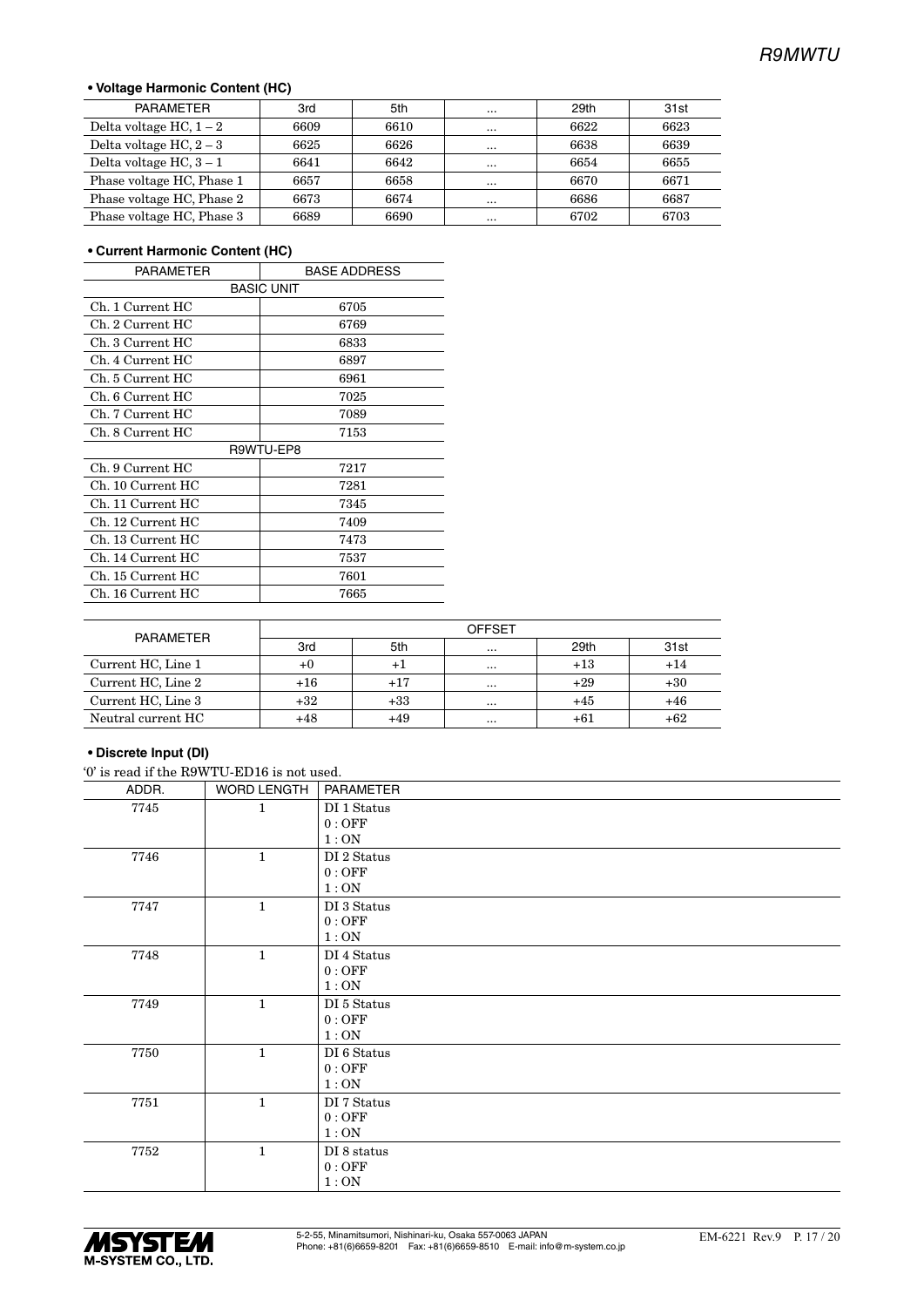#### **• Pulse Count**

'0' is read if the R9WTU-ED16 is not used. The value can be preset by writing.

| ADDR. | <b>WORD LENGTH</b> | <b>PARAMETER</b>                                                                                                                  |
|-------|--------------------|-----------------------------------------------------------------------------------------------------------------------------------|
| 7777  | $\overline{2}$     | DI 1 Pulse count<br>Pulse train input at DI 1 is counted. The counter resets to 0 when a pulse is added at 999<br>999 999 counts. |
| 7779  | $\mathbf{2}$       | DI 2 Pulse count<br>Pulse train input at DI 2 is counted. The counter resets to 0 when a pulse is added at 999<br>999 999 counts. |
| 7781  | $\mathbf{2}$       | DI 3 Pulse count<br>Pulse train input at DI 3 is counted. The counter resets to 0 when a pulse is added at 999<br>999 999 counts. |
| 7783  | $\overline{2}$     | DI 4 Pulse count<br>Pulse train input at DI 4 is counted. The counter resets to 0 when a pulse is added at 999<br>999 999 counts. |
| 7785  | $\mathbf{2}$       | DI 5 Pulse count<br>Pulse train input at DI 5 is counted. The counter resets to 0 when a pulse is added at 999<br>999 999 counts. |
| 7787  | $\mathbf{2}$       | DI 6 Pulse count<br>Pulse train input at DI 6 is counted. The counter resets to 0 when a pulse is added at 999<br>999 999 counts. |
| 7789  | $\mathbf{2}$       | DI 7 Pulse count<br>Pulse train input at DI 7 is counted. The counter resets to 0 when a pulse is added at 999<br>999 999 counts. |
| 7791  | $\mathbf{2}$       | DI 8 Pulse count<br>Pulse train input at DI 8 is counted. The counter resets to 0 when a pulse is added at 999<br>999 999 counts. |

#### **• Discrete Output (DO)**

'Exception' is given if the R9WTU-ED16 is not used.

| DO <sub>1</sub><br>7841<br>1<br>Output contact at the Extension Unit is turned on/off by writing in the address.<br>$0:$ OFF $/1:$ ON<br>DO <sub>2</sub><br>7842<br>1<br>Output contact at the Extension Unit is turned on/off by writing in the address.<br>$0:$ OFF $/$ 1 : ON<br>7843<br>DO <sub>3</sub><br>1<br>Output contact at the Extension Unit is turned on/off by writing in the address.<br>$0:$ OFF $/$ 1 : ON<br>7844<br>DO <sub>4</sub><br>1<br>Output contact at the Extension Unit is turned on/off by writing in the address.<br>$0:$ OFF $/$ 1 : ON<br>DO <sub>5</sub><br>7845<br>1<br>Output contact at the Extension Unit is turned on/off by writing in the address.<br>$0:$ OFF $/1:$ ON<br>7846<br>DO <sub>6</sub><br>1<br>Output contact at the Extension Unit is turned on/off by writing in the address.<br>$0:$ OFF $/$ 1 : ON | ADDR. | <b>WORD LENGTH</b> | <b>PARAMETER</b> |
|------------------------------------------------------------------------------------------------------------------------------------------------------------------------------------------------------------------------------------------------------------------------------------------------------------------------------------------------------------------------------------------------------------------------------------------------------------------------------------------------------------------------------------------------------------------------------------------------------------------------------------------------------------------------------------------------------------------------------------------------------------------------------------------------------------------------------------------------------------|-------|--------------------|------------------|
|                                                                                                                                                                                                                                                                                                                                                                                                                                                                                                                                                                                                                                                                                                                                                                                                                                                            |       |                    |                  |
|                                                                                                                                                                                                                                                                                                                                                                                                                                                                                                                                                                                                                                                                                                                                                                                                                                                            |       |                    |                  |
|                                                                                                                                                                                                                                                                                                                                                                                                                                                                                                                                                                                                                                                                                                                                                                                                                                                            |       |                    |                  |
|                                                                                                                                                                                                                                                                                                                                                                                                                                                                                                                                                                                                                                                                                                                                                                                                                                                            |       |                    |                  |
|                                                                                                                                                                                                                                                                                                                                                                                                                                                                                                                                                                                                                                                                                                                                                                                                                                                            |       |                    |                  |
|                                                                                                                                                                                                                                                                                                                                                                                                                                                                                                                                                                                                                                                                                                                                                                                                                                                            |       |                    |                  |
|                                                                                                                                                                                                                                                                                                                                                                                                                                                                                                                                                                                                                                                                                                                                                                                                                                                            |       |                    |                  |
|                                                                                                                                                                                                                                                                                                                                                                                                                                                                                                                                                                                                                                                                                                                                                                                                                                                            |       |                    |                  |
|                                                                                                                                                                                                                                                                                                                                                                                                                                                                                                                                                                                                                                                                                                                                                                                                                                                            |       |                    |                  |
|                                                                                                                                                                                                                                                                                                                                                                                                                                                                                                                                                                                                                                                                                                                                                                                                                                                            |       |                    |                  |
|                                                                                                                                                                                                                                                                                                                                                                                                                                                                                                                                                                                                                                                                                                                                                                                                                                                            |       |                    |                  |
|                                                                                                                                                                                                                                                                                                                                                                                                                                                                                                                                                                                                                                                                                                                                                                                                                                                            |       |                    |                  |
|                                                                                                                                                                                                                                                                                                                                                                                                                                                                                                                                                                                                                                                                                                                                                                                                                                                            | 7847  | 1                  | DO <sub>7</sub>  |
| Output contact at the Extension Unit is turned on/off by writing in the address.<br>$0:$ OFF $/$ 1 : ON                                                                                                                                                                                                                                                                                                                                                                                                                                                                                                                                                                                                                                                                                                                                                    |       |                    |                  |
| DO 8<br>7848<br>$\mathbf{1}$                                                                                                                                                                                                                                                                                                                                                                                                                                                                                                                                                                                                                                                                                                                                                                                                                               |       |                    |                  |
| Output contact at the Extension Unit is turned on/off by writing in the address.<br>$0:$ OFF $/$ 1 : ON                                                                                                                                                                                                                                                                                                                                                                                                                                                                                                                                                                                                                                                                                                                                                    |       |                    |                  |

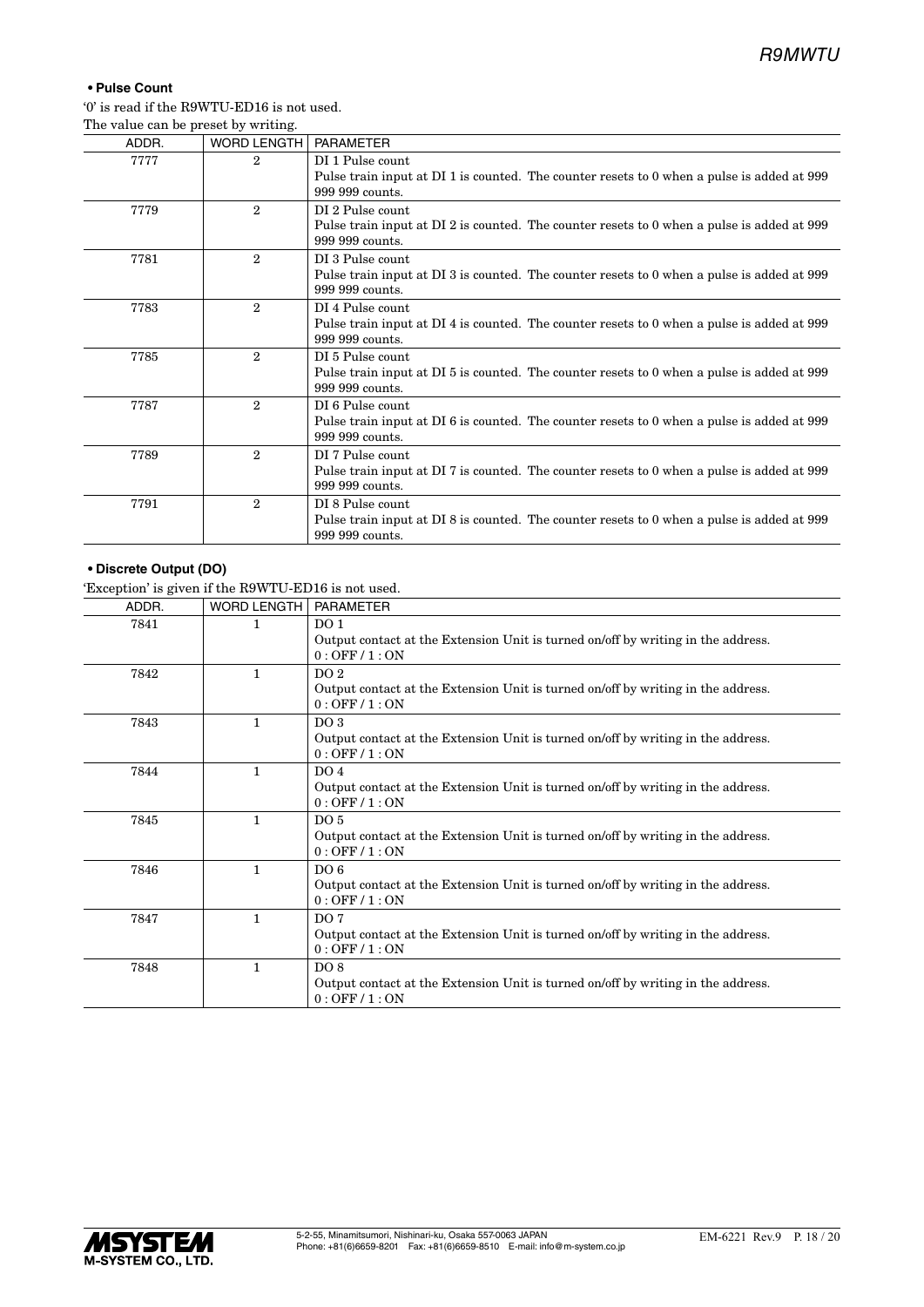# DATA LOGGING IN SD CARD

### ■ **GENERAL DESCRIPTION**

The R9MWTU is equipped with a SD card slot.

The unit transfers to the card at 0 minute every hour its internal memory data: energy per hour; and voltage, current, power and energy per minute.

A 4-GB SD card can store information of 8 channels for approx. 16 years.

#### ■ **TIMING**

Data recording is started from 0 minute of the hour when the card is inserted.

For example, if it is inserted at 9:50, data from 9:00 to 10:00 is transferred to the card at 10:00, and later data is added every hour until the card is extracted. (If the unit has been started later than 9:00, data before the startup is not available.)

If the card is not in the unit on the hour, data transfer is not executed and the internal data is automatically erased until one is inserted to the unit again.

The SDCard LED starts blinking 30 seconds before the hour every hour for noticing start of writing operation.

DO NOT extract the card while the LED is blinking until the writing is complete.

If the card is extracted or the power supply to the unit is turned off while it is writing, stored data may be destroyed and inaccessible.

#### ■ **SD CARD**

Prepare one of the following types of memory card:

• Manufacturer: Hagiwara Solutions

Model: NSD6-004GH(A00SDI (discontinued), NSDA-004GT (discontinued), NSDA-004GL (discontinued), NSD6-004GH(B21SEI

- Manufacturer: Apacer Technology
- Model: AP-ISD04GIS4B-T, AP-ISD04GIS4B-3T

M-SYSTEM IS NOT LIABLE FOR ANY LOSS OF DATA.

- Data may be lost in but not limited to the following cases: • Wrong handling of the card
- Static or electric noise interference
- When the card is extracted or when the power supply to the unit is turned off while it is accessed.
- When formatting SD card, use a dedicated software "SD Card Formatter".
- "SD Card Formatter" is downloadable at SD Association's web site.

https://www.sdcard.org

#### ■ **CALENDAR**

The incorporated calendar IC is backed up with a battery which enables the calendar backup for 2 years with no external power supply.

We recommend that the power supply is maintained as long as possible while the SD card is used.

The battery does not wear while the external power is supplied, however, the calendar cannot be backed up after the total elapsed time without power supply exceeds 2 years.

The unit indicates a calendar error with POWER LED, and resets the date and time to Year 2000, January 1, 00:00:00. Refer to ["COMPONENT IDENTIFICATION"](#page-1-0) section. Set the date and time again in such a case.

Once the backup battery life is expired, the unit indicates the same error every time the power supply to it is turned on.



#### ■ **DIRECTORY**



#### **• Device Folder**

A data folder inherent to the device is automatically created, and monthly folders are created in it.

Device folder is identified with the device's serial number (8 characters).

#### **• Monthly Folder**

Monthly folders are identified with year (4 characters) and month (2 characters). All log files for the designated month are stored in it.